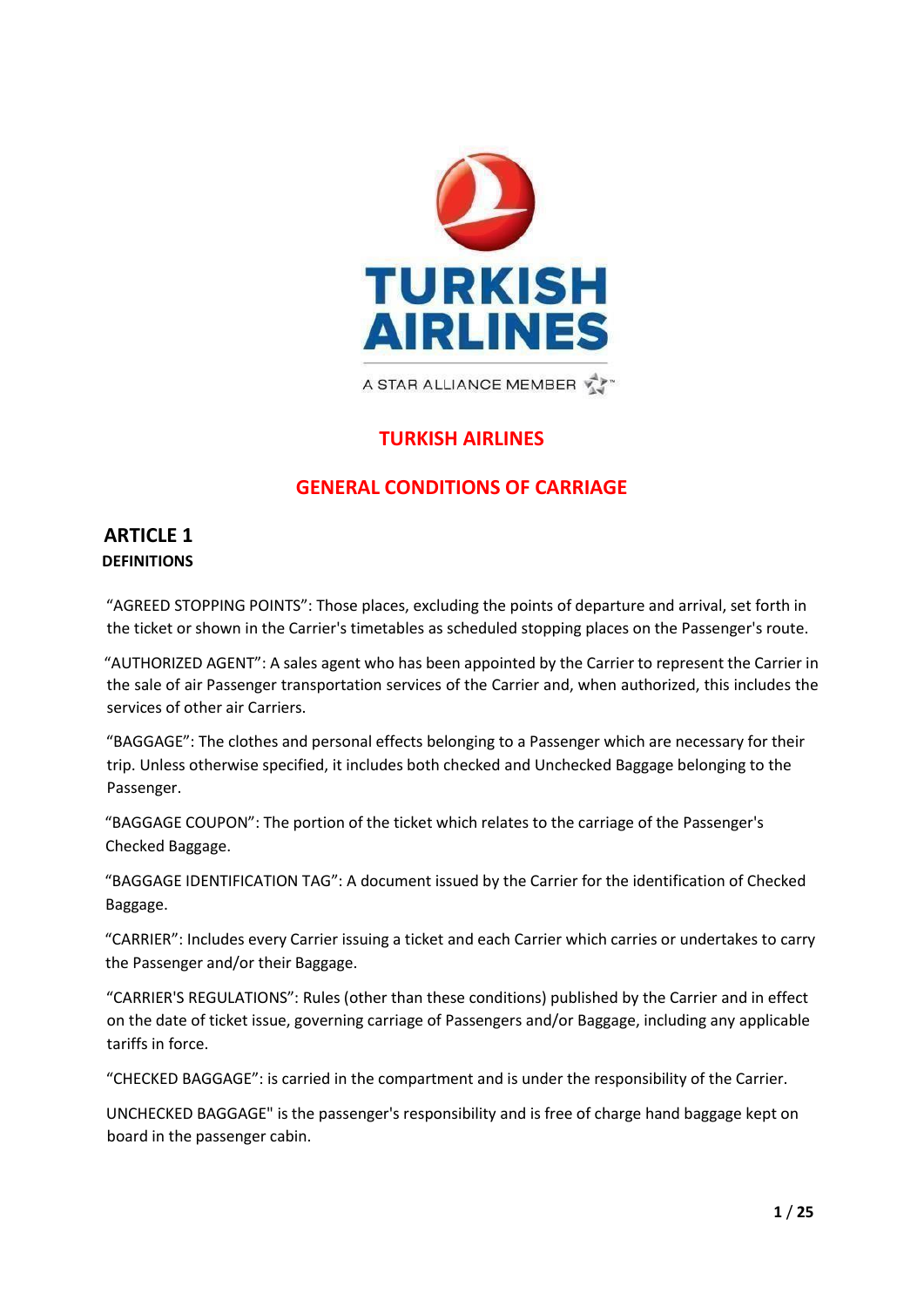"CODESHARE FLIGHT": A flight which may be operated by a Carrier other than whose identifying Carrier code is shown on Flight Tickets and operated by one or more Carriers in agreement with the Carrier, and which is sold as if operated by the Carrier, using the Carrier's own flight codes and numbers. It should be noted that if a flight operated by one of the Carrier's codeshare partners is selected, then this operator's own contractual conditions may differ to these General Conditions of Carriage, particularly with regards to the provisions set out in Article 2.4 of these Conditions of Carriage.

"CONJUNCTION TICKET": A Ticket issued to a Passenger in conjunction with another Ticket, which together constitute a single contract of carriage.

"CONVENTION": Whichever of the following is applicable to the contract of Carriage:

- The Convention for the Unification of Certain Rules Relating to International Carriage by Air, signed in Warsaw, October 12, 1929 (hereinafter referred to as the "Warsaw Convention")
- The Warsaw Convention as amended at The Hague on September 28, 1955
- The Warsaw Convention as amended at The Hague in 1955 and by Additional Protocol No. 3 of Montreal, 1975
- The Warsaw Convention as amended at The Hague in 1975 and by Additional Protocol No. 4 of Montreal, 1975
- The Convention for the Unification of Certain Rules Relating to International Carriage by Air, dated May 28, 1999 (hereinafter referred to as the Montreal Convention)

"DAMAGES": Death or bodily injury suffered by the Passenger as a result of an accident on the aircraft, or during any takeoff or landing procedure; loss, partial or complete destruction or any other damage caused to Baggage while in carriage or under the care of the Carrier; damages resulting from the delay of the Passenger or Baggage.

"DAYS": The seven days of the week, including public holidays. For purposes of notification, the day upon which a notice is dispatched shall not be counted. For purposes of determining duration of validity, the day upon which a Ticket is issued or flight was operated shall not be counted.

"ELECTRONIC TICKET": A travel plan/document, Electronic Coupons and a boarding pass, if appropriate, issued by or on behalf of the Carrier.

"ELECTRONIC COUPON": An electronic Flight Coupon (or other valuable document) found on the Carrier's database.

"FORCE MAJEURE": Unexpected conditions outside the control of the Carrier which result in unpreventable consequences despite all reasonable measures having been taken.

"FLIGHT COUPON": The section of a Ticket issued in accordance with the Carrier's Regulations which bears the notation "Valid for carriage" and indicates the particular points between which the Passenger is entitled to be carried. The coupon will be in the form of a printed document or an electronic record in the Carrier's database indicating that the Passenger is to fly on a particular flight.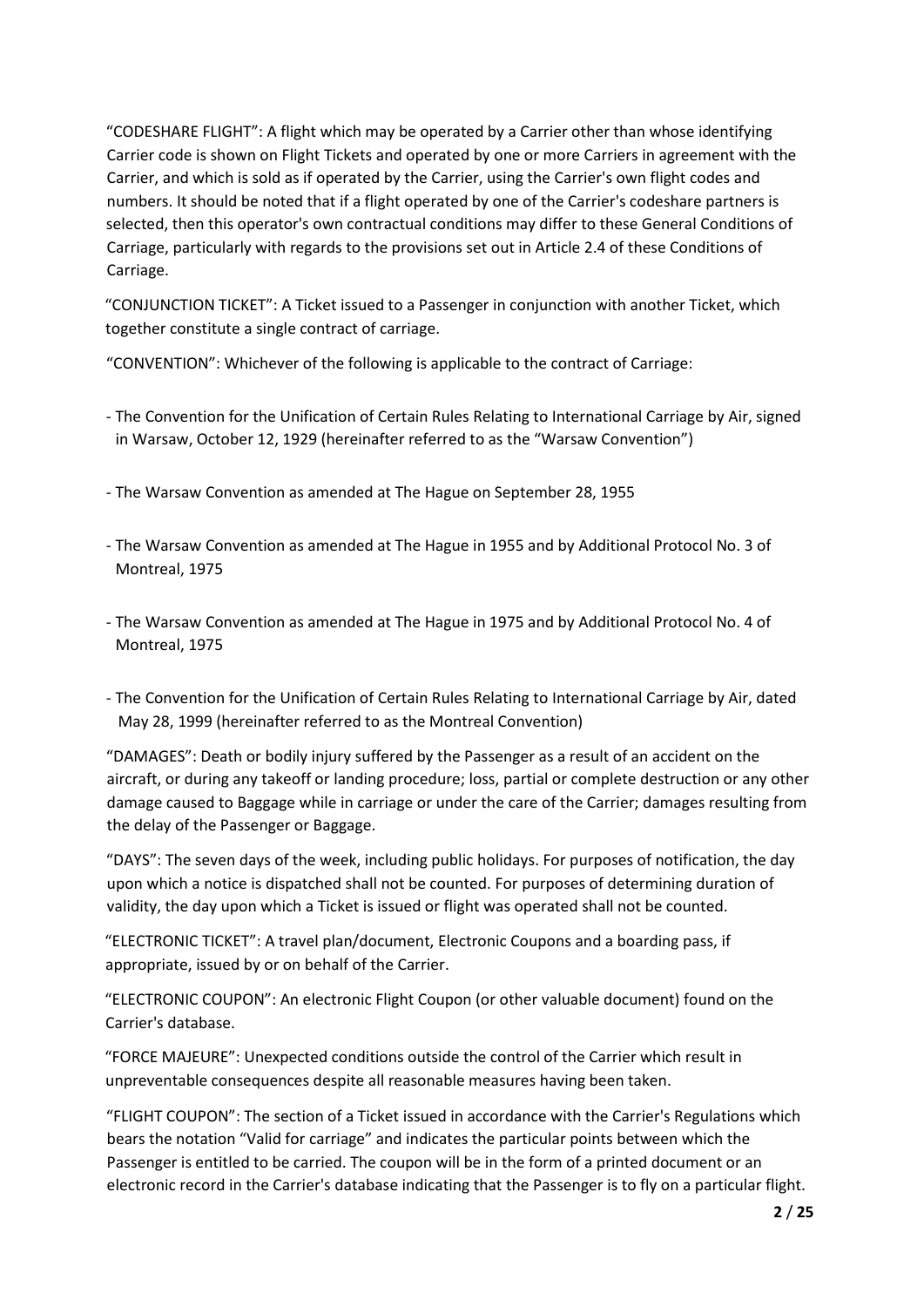"ITINERARY RECEIPT": A document containing the Passenger's name, flight details and any relevant notifications, issued by the Carrier or one of its Authorized Agents in accordance with the Carrier's Regulations, which is sent via email, fax, or any other means permitted by the Carrier's Regulations, and which must be retained by the Passenger for the duration of the flight and presented upon request. "MILES&SMILES FREQUENT FLYER PROGRAM AND AWARDS": The frequent flyer program run by the Carrier (to which it is the owner of all rights) and Award Tickets, Companion Tickets, Upgrades, and any other benefits issued by the Carrier under the rules of the program.

"MINIMUM CHECK-IN PERIOD": The minimum period required for a Passenger to complete check-in procedures and be issued with a Boarding Pass.

"PASSENGER": Any person, except members of the crew, carried or to be carried on an aircraft with the consent of Carrier, documented by a ticket issued by the Carrier.

"PASSENGER COUPON or PASSENGER RECEIPT": The portion of the ticket issued by or on behalf of Carrier, which is so marked and which ultimately is to be retained by the Passenger.

"SDR": Special Drawing Right, the composite unit of currency that is a basket of currencies comprising the euro, Japanese yen, British pound sterling, and US dollar and which is used as the official unit of exchange of the International Monetary Fund.

"SHY-PASSENGER RIGHTS": "Regulations on the Rights of Airline Passengers," issued by the Directorate General of Civil Aviation.

"STOPPING POINT": An intended break in a journey between a Passenger's departure point and final destination, which has been previously agreed to by the Carrier.

"STOPOVER": Pursuant to the Carrier's Regulations and government regulations, breaks in the journey lasting 24 hours or more which the Passenger is able to schedule at points between the point of departure and their final arrival destination.

"TARIFFS": Fees in addition to the cost of a flight which conform to application rules, which have been approved by an institution.

"TICKET": A Passenger Ticket and Baggage Check document or Electronic Ticket issued by the Carrier or one of the Carrier's Authorized Agents which contains the Conditions of Carriage, warnings, and the Flight and Passenger Coupons.

"UNCHECKED BAGGAGE": Any Baggage belonging to a Passenger other than Checked Baggage.

# **ARTICLE 2 SCOPE 2. 1 GENERAL**

2.1.1 Except as stipulated in subparagraphs 2.2-2.5 of this article, these Conditions of Carriage apply to all carriage by air of Passengers and Baggage, performed by the Carrier in exchange for a fee.

2.1.2 These conditions also apply to free and reduced-fare carriage, except to the extent that the Carrier has stipulated otherwise in its Regulations or in the relevant contracts, passes, or Tickets.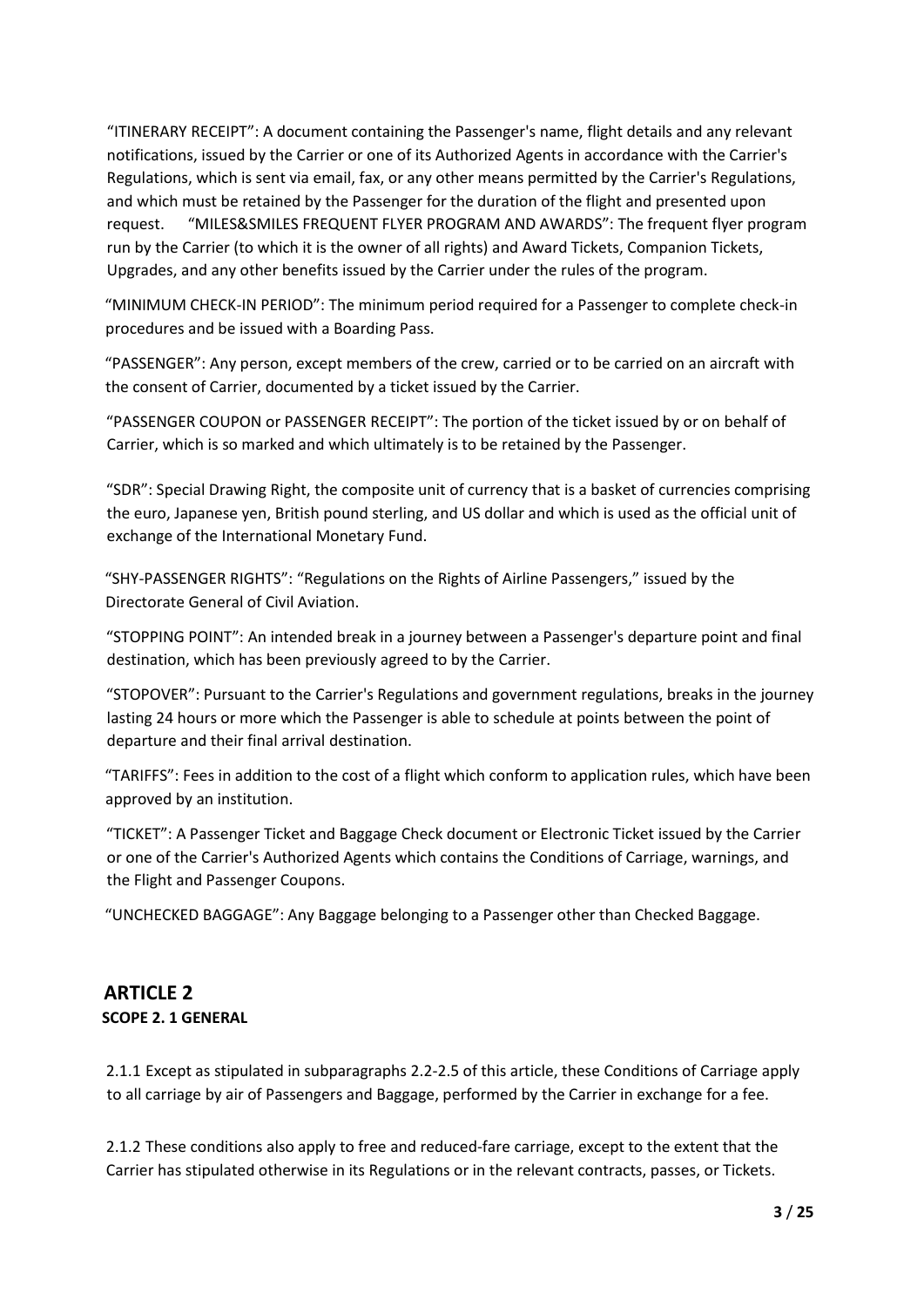### **2.2 CARRIAGE TO/FROM CANADA AND THE UNITED STATES**

2.2.1 CARRIAGE TO/FROM CANADA: These conditions apply to carriage between points in Canada or between a point in Canada and any place outside thereof, only to the extent they are incorporated in [tariffs](https://turkishairlines.dist.sdlmedia.com/distributions/?o=9E19B504-E65F-4228-A240-483BD43A52CE) [in](https://turkishairlines.dist.sdlmedia.com/distributions/?o=9E19B504-E65F-4228-A240-483BD43A52CE) [for](https://turkishairlines.dist.sdlmedia.com/distributions/?o=9E19B504-E65F-4228-A240-483BD43A52CE)ce in Canada.

2.2.2 CARRIAGE TO/FROM THE UNITED STATES: These conditions do not apply to air transportation as defined in the US Federal Aviation Act of 1958.

# **2.3 PRIVATE PASSENGER AIRCRAFT CHARTER (CHARTERS)**

If carriage is provided within the scope of a Private Passenger Aircraft Charter ("Charter") agreement, the conditions in the Private Passenger Aircraft Charter agreement shall take precedence over the provisions of these Conditions of Carriage. In case of carriage of Baggage, unless otherwise stated by the Private Passenger Aircraft Charter agreement, the general conditions of Baggage carriage applied on scheduled flights shall apply.

# **2.4 CODESHARE FLIGHTS**

In case a flight being operated by one of the Carrier's codeshare partners is chosen, the flight may be operated by a Carrier other than the Carrier which issued the ticket. If the flight is operated by another Carrier, the conditions related to the operation of that flight will be applied on the basis of that Carrier's service conditions, and if any differences arise between operating Carrier's service conditions and these Conditions of Carriage, the operating Carrier's service conditions will take precedence. All operating Carrier's service conditions can be found on the "Codeshare Agreements" page, or the related operating Carrier's own website. In particular, aspects of service provision such as minimum check-in period, unaccompanied minors, Passengers requiring medical assistance, pregnant Passengers, boarding the flight, carriage of animals, refusal of admission onboard, provision of oxygen tanks onboard, irregular operations, denied boarding compensation, Baggage collection, free Baggage allowance, and limits of liability in relation to lost Baggage should be carefully examined and must be adhered to.

In cases where a reservation includes flights that are operated by one or more Carriers, the operating Carrier will be announced at the time of reservation. If the operating Carrier is unknown at the time the reservation is made, or if a change occurs after the reservation is being made, the operating Carrier will be announced to the Passenger at the latest of when the operating Carrier is confirmed. Regarding reservations made through channels which are not under direct control of the Carrier (e.g. travel agencies and websites other than the Carrier's own website), the travel agents and website operators that executed the agreement with the Passenger are liable under Articles 2.3. and 11 of Regulation (EC) no. 2111/2005 to inform the Passengers of the identity of the operating Carrier, and of any change in operating Carrier. The Passenger shall provide the correct contact details at the time of reservation for making such notifications possible.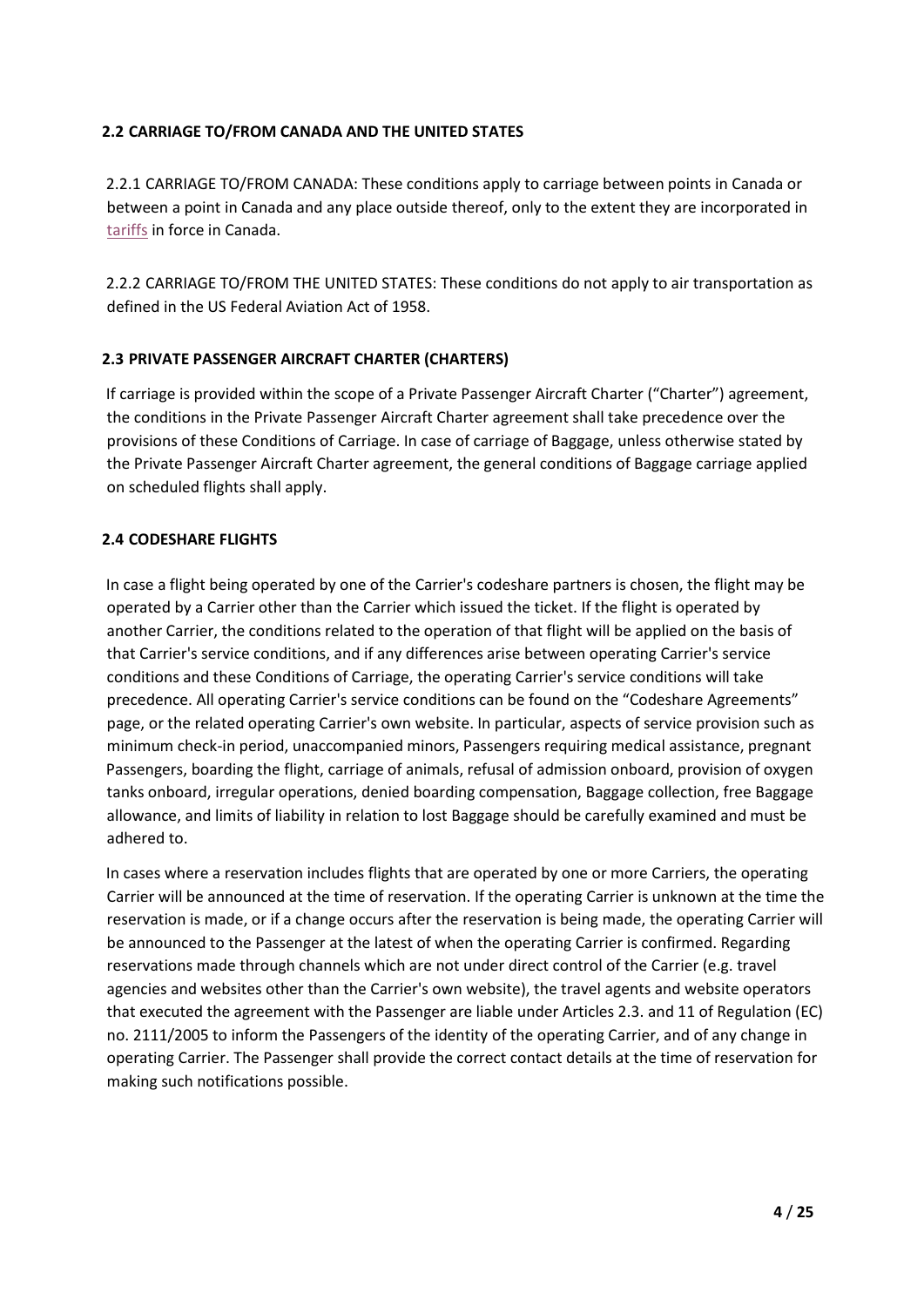### **2.5 OVERRIDING LAW**

In case any provision contained or referred to herein is contrary to anything contained in the applicable convention, and any applicable laws, government regulations, orders, or requirements that cannot be waived by agreement of the parties, such provision shall not apply. The invalidity of any provision shall not affect the validity of any other provision.

### **2.6 PRECEDENCE OF CONDITIONS OF CARRIAGE OVER CARRIER REGULATIONS**

Except stipulated otherwise herein, in the event of inconsistency between these Conditions and the Carrier's Regulations, these Conditions shall prevail, except where tariffs in force in the United States or Canada apply, in which case those tariffs shall prevail.

### **2.7 TURKEY'S DOMESTIC CARRIAGE RULES**

As an exception to the provisions of Article 2.6, exclusively for domestic flights within Turkey, the conditions of domestic carriage specified on the Passenger Ticket or stipulated in the Carrier's Regulations shall prevail over the Conditions of Carriage herein. The Conditions of Carriage herein shall also apply to domestic flights in Turkey unless contrary to the conditions and regulations relating to this domestic carriage.

# **ARTICLE 3 TICKETS**

### **3.1 TICKET AS EVIDENCE OF CONTRACT**

3.1.1 A Ticket constitutes evidence of the contract of carriage between the Carrier and the Passenger named on the ticket. The conditions of contract on the ticket are a summary of some of the provisions of these Conditions of Carriage.

3.1.2 PRESENTATION OF TICKET: A person shall not be entitled to be carried on a flight unless that person presents a valid ticket duly issued in accordance with the Carrier's Regulations, and which contains the Flight Coupon for that flight and all other unused Flight Coupons and the Passenger Coupon; or in the case of electronic reservation, a valid ITINERARY RECEIPT recorded in the reservation database. Furthermore, a Passenger shall not be entitled to carriage if the Ticket presented is torn or if it has been altered in any way other than by the Carrier or its Authorized Agent.

3.1.3 LOSS OR DAMAGE OF TICKET: In case of loss of or Damage to a Ticket, or part thereof, or nonpresentation of a Ticket containing the Passenger Coupon and all unused Flight Coupons, the issuing Carrier may, at the Passenger's request and subject to the Carrier's Regulations, replace said Ticket or part thereof by issuing a new Ticket on receipt of evidence satisfactory to the Carrier that a Ticket valid for the flights in question was duly issued originally.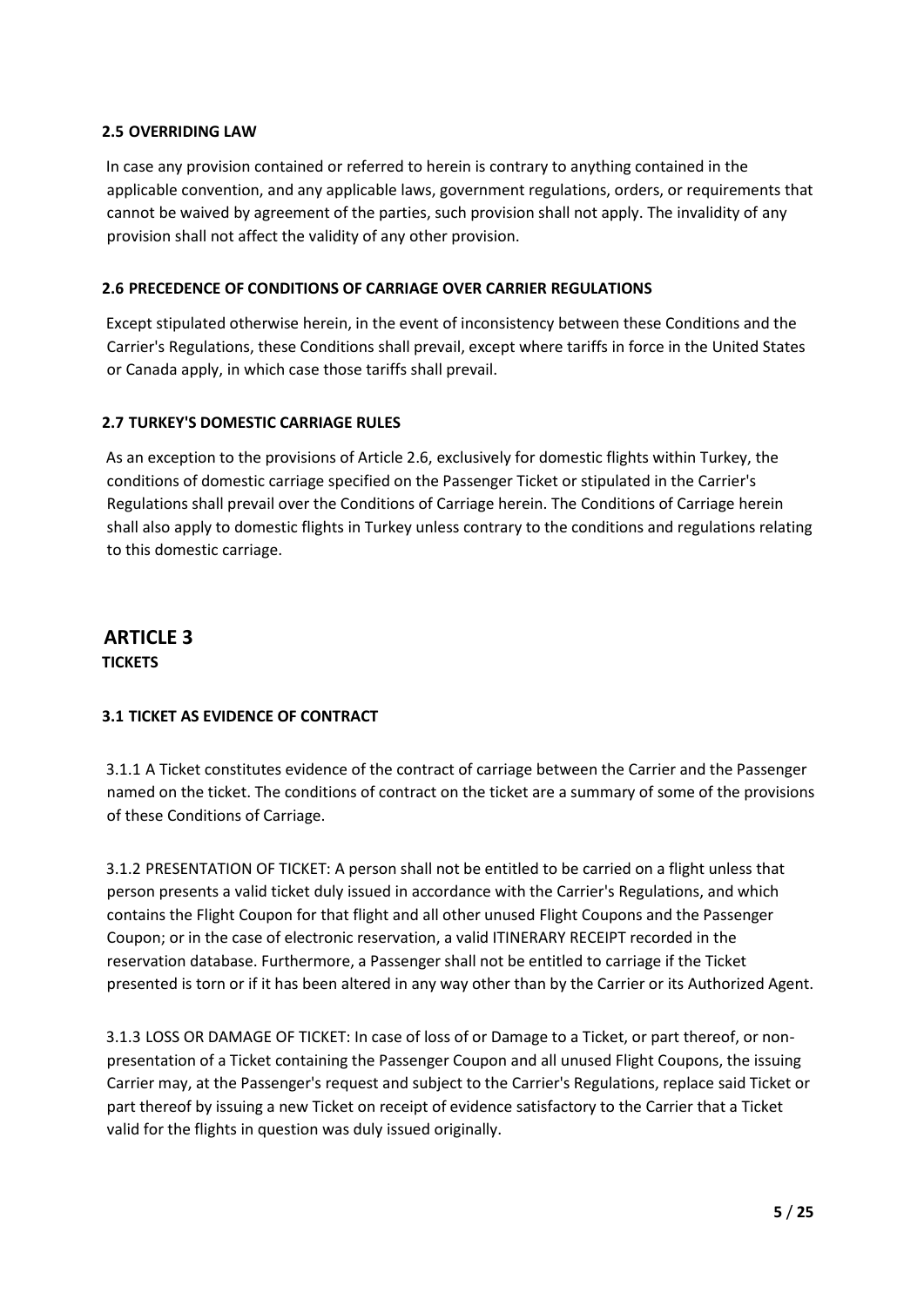3.1.4 NON-TRANSFERABILITY OF TICKET: A Ticket is not transferable. If a Ticket is presented by someone other than the person entitled to be carried thereunder or for a refund in connection therewith, the Carrier shall not be liable to the person named on the Ticket, if, in good faith, it provides carriage or issues a refund to the person presenting the Ticket.

3.1.5 NON-REFUNDABLE TICKETS: This may include restrictions on various reservation alterations and non-refundability of discounted tickets. The refund and change rules which apply to these tickets can be found in the Ticket's fare regulations.

# **3.2 PERIOD OF VALIDITY**

A Ticket is valid for carriage for one year from the date of commencement of travel or if no portion of the Ticket is used, from the date of issue thereof, except as otherwise stated on the ticket, in these Conditions of Carriage, or in the Carrier's Regulations.

# 3.2.1. EXTENSION OF VALIDITY

3.2.1.1 If a Passenger is prevented from traveling within the period of validity of the Ticket because the Carrier:

3.2.1.1 **( a )** Cancels the flight on which the Passenger holds a reservation; or

3.2.1.1 **( b )** Omits a scheduled stop, being the Passenger's place of departure, place of destination, or a Stopover; or

3.2.1.1 **( c )** Fails to operate a scheduled flight; or

3.2.1.1 **( d )** Causes the Passenger to miss a connection; or

3.2.1.1 **( e )** Substitutes a different class of service; or

3.2.1.1 **( f )** Is unable to provide a previously confirmed space; the validity of such Passenger's Ticket will be extended until the Carrier's first flight on which space is available in the class of service for which the fare has been paid.

3.2.1.2 When a Passenger holding a Ticket is prevented from traveling within the period of validity of the Ticket because at the time said Passenger requested reservations the Carrier was unable to provide space on the flight, the validity of such Passenger's ticket will be extended in accordance with the Carrier's Regulations.

3.2.1.3 When a Passenger, after having commenced his or her journey, is prevented from traveling within the period of validity of the ticket by reason of illness, the Carrier will extend (provided such extension is not precluded by the Carrier's Regulations applicable to the fare paid by the Passenger) the period of validity of said Passenger's Ticket until the date when the Passenger becomes fit to travel, supported by a medical certificate, or until the Carrier's first flight after such date from the point where journey is resumed on which space is available in the class of service for which the fare has been paid. When the Flight Coupons remaining in the ticket involve one or more Stopovers, the validity of such ticket, subject to the Carrier's Regulations, will be extended for not more than three months from the date shown on such certificate. In such circumstances, the Carrier will also extend the period of validity of tickets of other members of the Passenger's immediate family accompanying said incapacitated Passenger.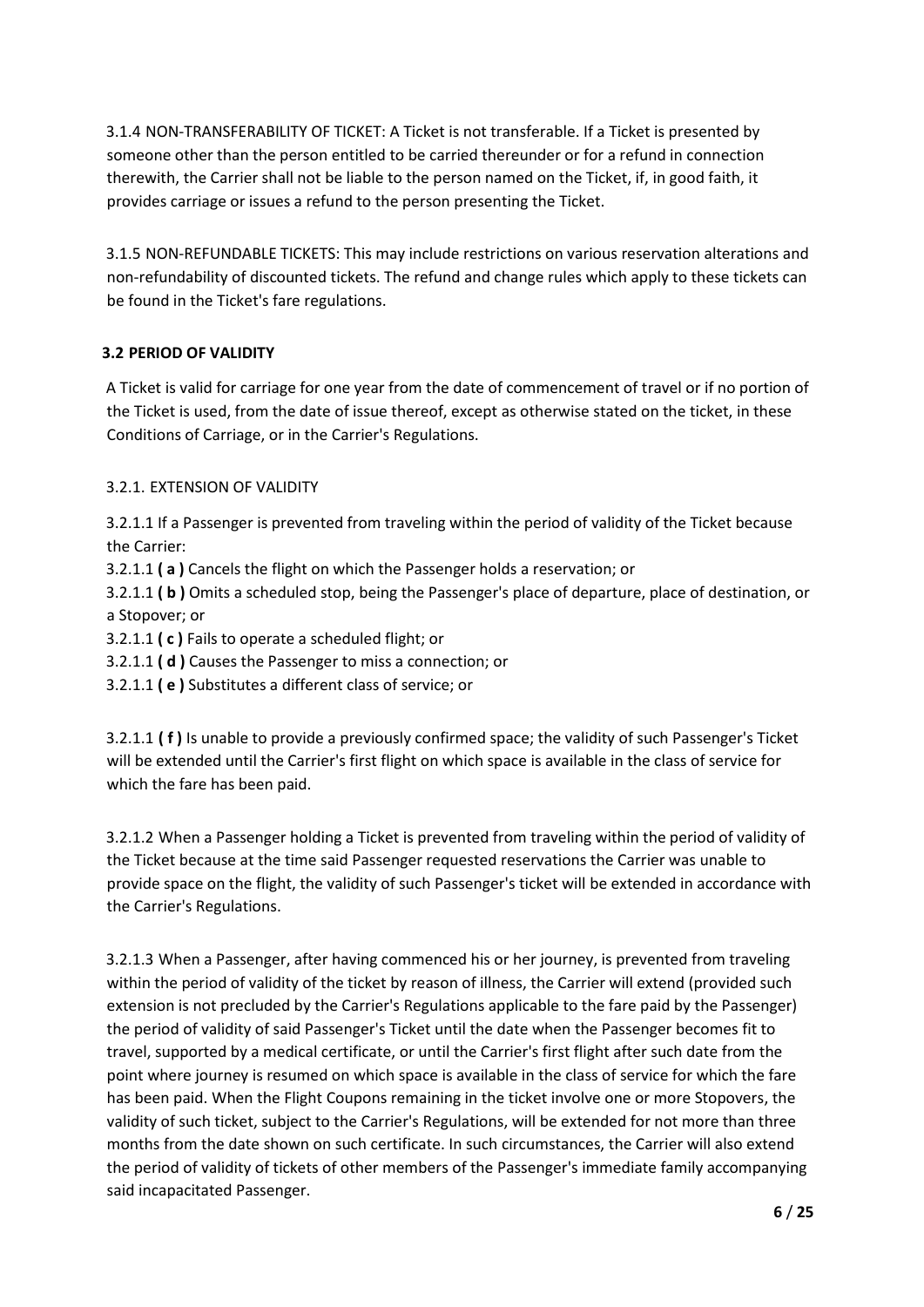3.2.1.4 In the event of death of a Passenger en route, the Tickets of the persons accompanying the Passenger may be modified by waiving the minimum stay or extending the validity. In the event of a death in the immediate family of a Passenger who has commenced travel, the validity of the Passenger's Tickets and those of his or her immediate family accompanying the Passenger may also be modified. Any such modification shall be made upon receipt of a proper death certificate and any such extension of validity shall be for a period of no longer than 45 days from the date of death.

### **3.3 FLIGHT COUPON SEQUENCE**

3.3.1 The Carrier will honor Flight Coupons only in sequence from the point of departure as shown on the ticket.

3.3.2 The ticket is valid only for the transportation as shown on the coupons, from the place of departure via any agreed stoping places to the final destination. Flight/baggage coupons shall be honoured only in sequence. The ticket will not be honoured and will lose its validity if all the coupons are not used in the sequence provided.

3.3.3. Each Flight Coupon will be accepted for carriage in the class of service specified therein on the date and flight for which carriage has been reserved. When Flight Coupons are issued without a reservation being specified thereon, space will be reserved upon application subject to the conditions of the relevant fare and the availability of space on the flight applied for being met.

#### **3.4 NAME AND ADDRESS OF CARRIER**

The Carrier's title (name) may be abbreviated on the Ticket. The Carrier's address shall be deemed to be the airport of departure shown opposite the first abbreviation of the Carrier's name in the "Carrier" box on the ticket.

# **ARTICLE 4 STOPOVER POINTS**

Stopovers may be permitted at Agreed Stopping Point subject to government requirements and the Carrier's Regulations.

# **ARTICLE 5 FARES AND CHARGES**

#### **5.1 GENERAL**

Fares apply only for carriage from the airport at the point of origin to the airport at the point of destination. Fares do not include ground transport service between airports and town terminals, unless provided by the Carrier without additional charge.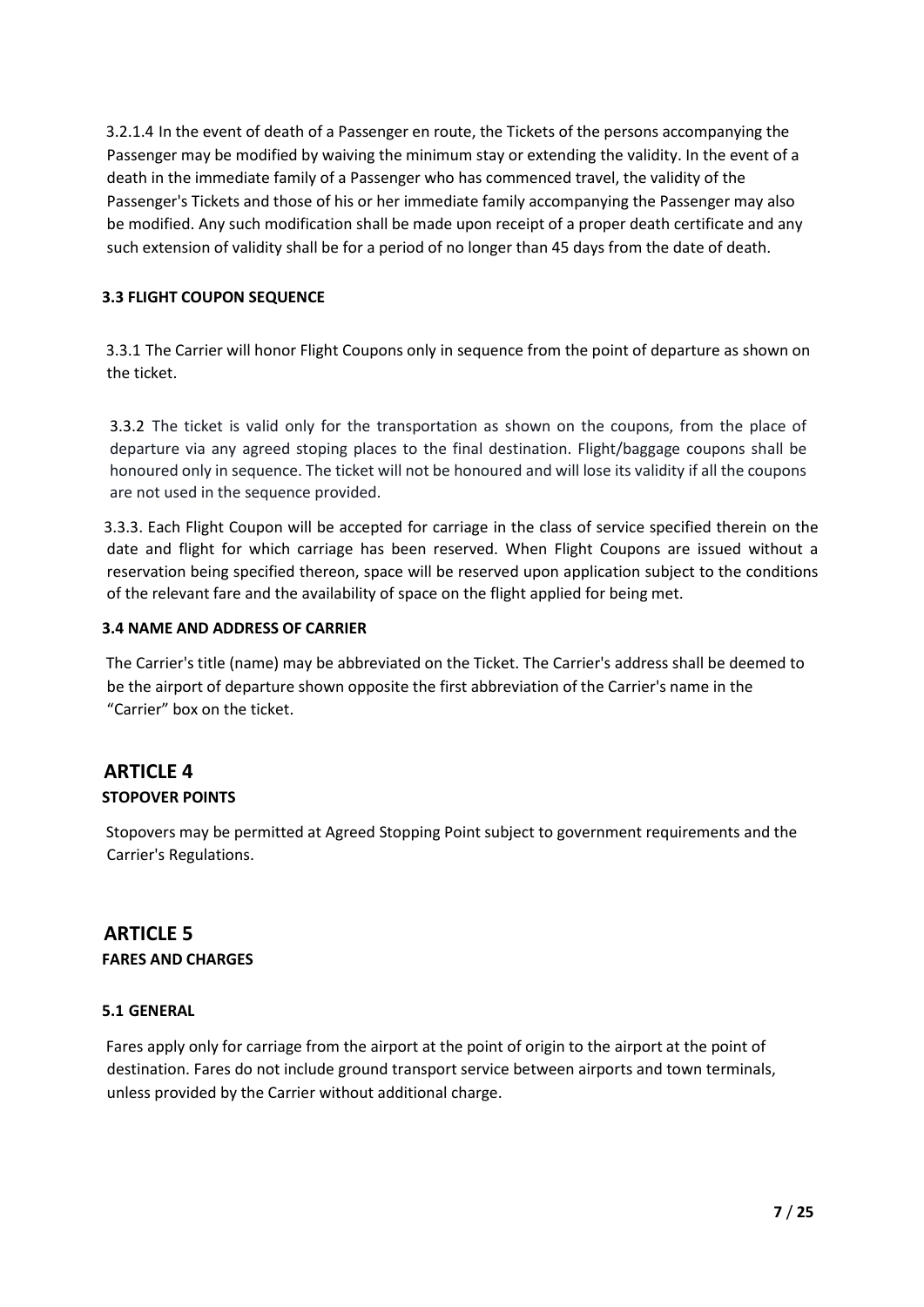#### **5.2 APPLICABLE FARES**

Applicable fares are those published by or on behalf of the Carrier, or, if not so published, announced in accordance with the Carrier's Regulations. The applicable fare is the fare for the flight or flights in effect on the date of commencement of the carriage covered by the first Flight Coupon on the Ticket. When the amount collected is not equal to the applicable fare, the difference shall be paid by the Passenger, or, as the case may be, refunded by the Carrier, in accordance with the Carrier's Regulations.

#### **5.3 ROUTES**

Unless otherwise stipulated in the Carrier's Regulations, fares apply only to routes published in connection therewith. If there is more than one route on the same fare, the Passenger may specify the route prior to the Ticket being issued. If no route is specified, the Carrier may determine the route.

#### **5.4 TAXES AND CHARGES**

Any tax or charge imposed by the government or other authority, or by the operator of an airport, with respect to a Passenger, or the use by a Passenger of any services or facilities, will be in addition to the published fares and charges and shall be payable by the Passenger, except if otherwise indicated in the Carrier's Regulations.

#### **5.5 CURRENCY**

Fares and charges are payable in any currency accepted by the Carrier. When payment is made in a currency other than in which the fare is published, such payment will be made at the rate of exchange established in accordance with the Carrier's Regulations.

# **ARTICLE 6 RESERVATIONS**

#### **6.1 RESERVATION REQUIREMENTS**

6.1.1 Reservations are not confirmed until recorded as "accepted" by the Carrier or its Authorized Agent.

6.1.2 As stipulated in the Carrier's Regulations, certain fares may have conditions which limit or exclude the Passenger's right to change or cancel reservations.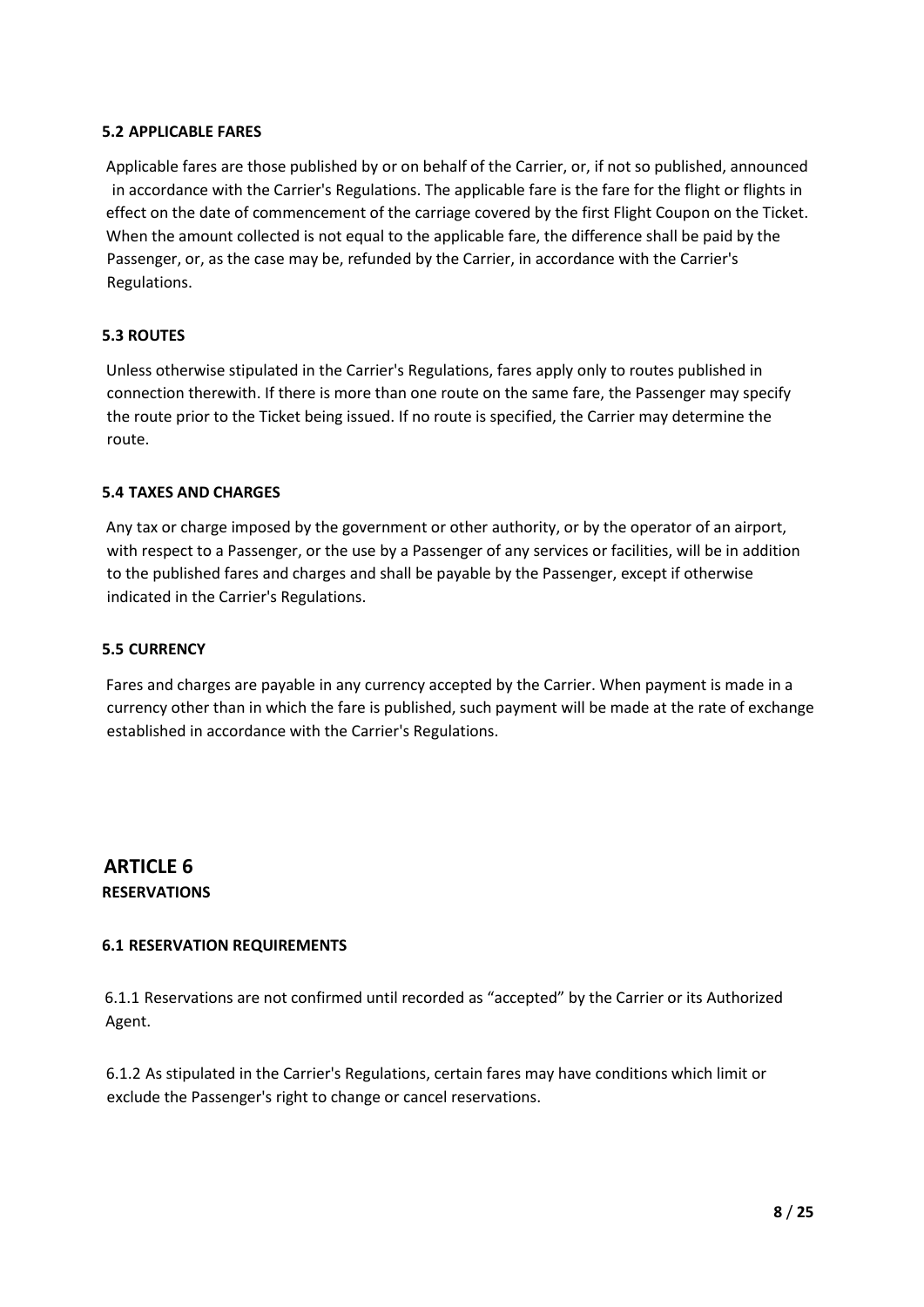### **6.2 TICKETING TIME LIMITS**

If the Passenger does not make payment for the Ticket within the Ticketing Period (or does not complete a ticket purchase using credit with the Carrier), the Carrier may cancel the reservation.

#### **6.3 PERSONAL DATA**

The Passenger recognizes that personal data has been given to the Carrier for the purpose of making a reservation for carriage and for obtaining ancillary services, facilitating immigration and entry requirements, and making available such data to government agencies. For these purposes, the Passenger authorizes the Carrier to retain such data and to transmit it to its own offices, other Carriers, or the providers of such services, in whatever country they may be located.

#### **6.4 SEATING**

The Carrier does not guarantee to provide any particular seat on the aircraft and the Passenger agrees to accept any seat that may be allotted on the flight in the class of service for which the ticket has been issued. The Carrier reserves the right to change the seat of a Passenger before or during the flight for safety or operational reasons.

#### **6.5 NON-USE OF RESERVED SPACE**

A service charge, in accordance with the Carrier's Regulations, may be payable by a Passenger who fails to use space for which a reservation has been made.

### **6.6 CONFIRMATION OF RESERVATION**

Onward or return reservations may be subject to the requirement to confirm the reservation in accordance with and within time limits specified in the Carrier's Regulations. Failure to comply with any such requirement may result in cancellation of any onward or return reservations.

### **6.7 CANCELLATION OF ONWARD RESERVATIONS MADE BY THE CARRIER**

If a Passenger does not use a reservation and fails to advise the Carrier, the Carrier may cancel or request the cancellation of any onward or return reservations.

# **ARTICLE 7**

#### **CHECK-IN**

The Passenger shall arrive at the Carrier's check-in location and boarding gate sufficiently in advance of the flight departure time to allow completion of any governmental formalities and check-in procedures, and, in any event, must have arrived at check-in counters, completed check-in, and obtained their boarding pass within the minimum check-in period indicated by the Carrier. If the Passenger fails to arrive at the check-in counter, complete check-in, and obtain their boarding pass within the minimum check-in period or arrives without the proper documentation or is not ready to travel, the Carrier may cancel the space reserved for the Passenger and will not delay the flight. The Carrier is not liable to the Passenger for loss or expense due to the Passenger's failure to comply with the provisions of this article.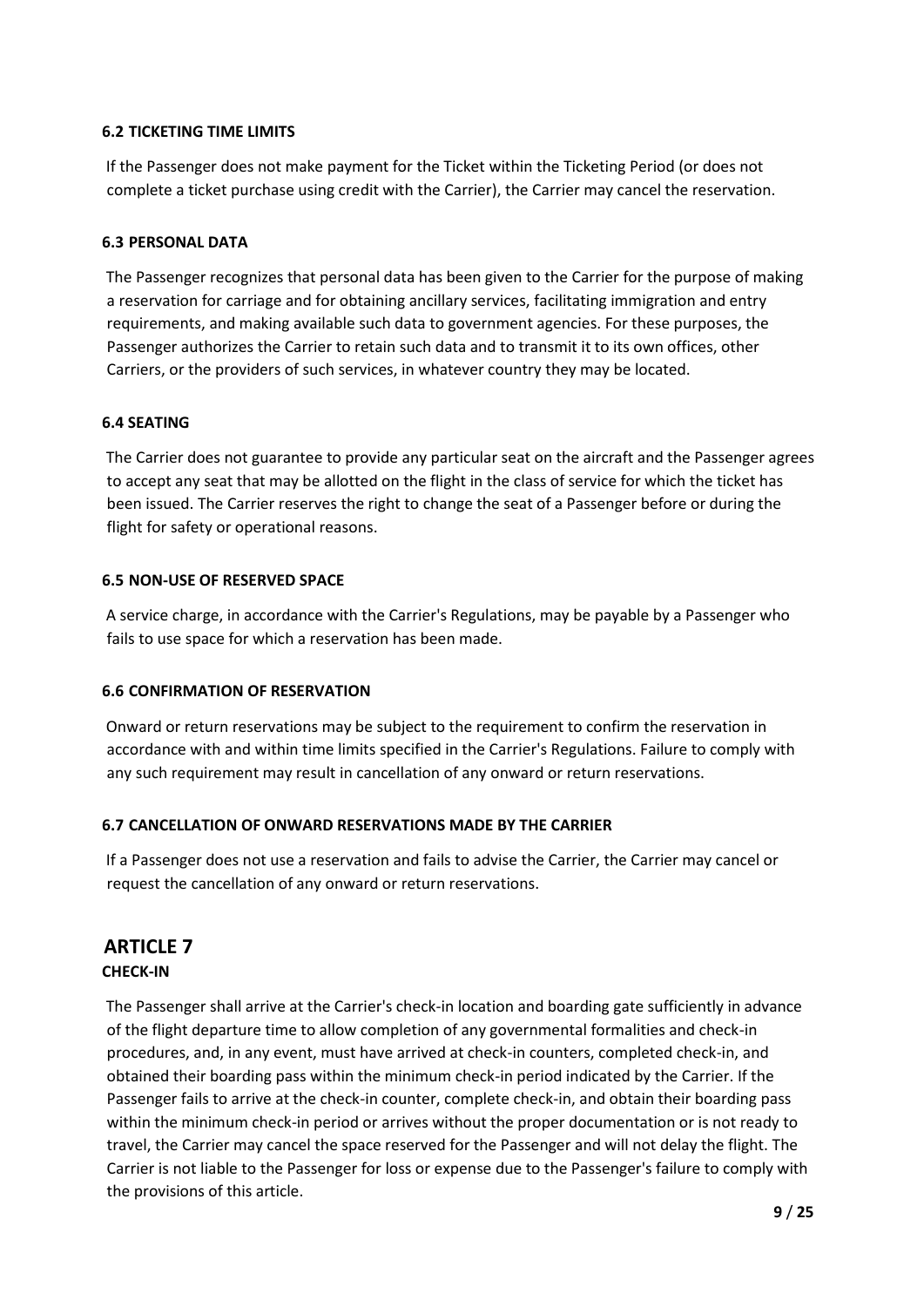# **ARTICLE 8 REFUSAL AND LIMITATION OF CARRIAGE**

### **8.1 RIGHT TO REFUSE CARRIAGE**

At their discretion, the Carrier has the right to refuse a Passenger entry onto the aircraft, if the Passenger has previously violated articles 8 or 12 on a previous flight or if an unexpected circumstance has arisen which may warrant refusal of entry onto the aircraft. In such case, the Carrier will not sell a Ticket to said Passenger. If, contrary to the decision to prohibit their travel, the Passenger somehow purchases a ticket and is permitted to board the aircraft, as long as the Ticket is valid and was issued in accordance with the Carrier's Regulations, said Passenger will only be refunded the cost of the Ticket. The Passenger will not be entitled to any other compensation.

In addition to this, the Carrier may refuse carriage of any Passenger or Passenger's Baggage for reasons of safety or if, in the exercise of its reasonable discretion, the Carrier determines that:

8.1.1 Such action is necessary in order to comply with any applicable laws, regulations, or orders of any state or country to be flown from, into, or over; or

8.1.2 The conduct, age, mental or physical state of the Passenger, or the effect of alcohol or drugs on the Passenger is such that:

8.1.2.1 The Passenger will require special assistance from the Carrier; or

8.1.2.2 The Passenger will cause discomfort to themselves, make himself or herself objectionable to other Passengers, or disrupt the flight cabin; or

8.1.2.3 Flying will involve any hazard or risk to the Passenger or to other persons or property; or

8.1.2.4 The Passenger abuses, threatens, or directs profanities at flight crew or ground staff while boarding or before boarding the aircraft, or in the cabin before takeoff; or

8.1.2.5 The Passenger contravenes the provisions of article 12 or ignores the instructions of the flight crew.

8.1.3 Such action is necessary because the Passenger has failed to observe the instructions of the Carrier, has failed to observe the instructions of the Carrier on a previous flight, or if a situation or other reason leads to the belief that they are likely to fail to observe the instructions of the Carrier; or

8.1.4 The Passenger has refused to submit to a security check; or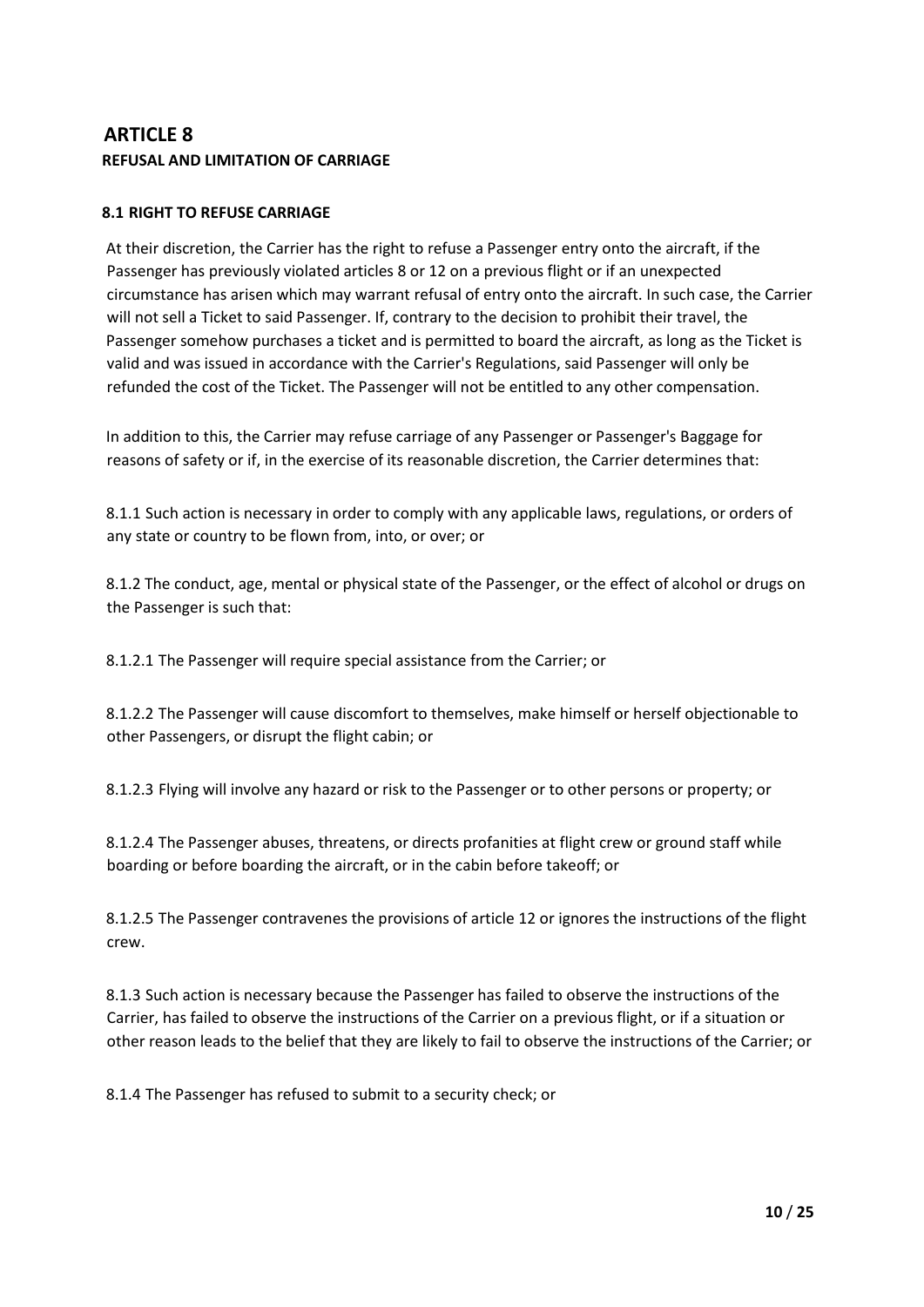8.1.5 The applicable fare or any charges or taxes payable have not been paid, or credit arrangements agreed between the Carrier and the Passenger (or the person paying for the Ticket) have not been complied with; or

8.1.6.1 The Passenger does not appear to have proper documentation; or

8.1.6.2 The Passenger may seek to enter a country through which they are in transit; or

8.1.6.3 The Passenger may destroy their documentation during flight; or

8.1.6.4 The Passenger will not surrender travel documents to be held by the flight crew (in exchange for a receipt) when so requested by the Carrier.

8.1.7 The Ticket presented by the Passenger:

8.1.7.1 Has been acquired unlawfully or has been purchased from an entity other than the issuing Carrier or its Authorized Agent; or

8.1.7.2 Has been reported as being lost or stolen; or

8.1.7.3 Is a counterfeit Ticket; or

8.1.7.4 Any Flight Coupon has been altered by someone other than the Carrier or its Authorized Agent, or has been damaged (the Carrier reserves the right to retain such Ticket).

8.1.8 The person presenting the Ticket cannot prove that they are the person named in the 'Name of Passenger' box (the Carrier reserves the right to retain such Ticket); or

8.1.9 The award Ticket presented by the Passenger has been issued in contravention of Miles&Smiles program rules.

#### **8.2 LIMITATION ON CARRIAGE**

Acceptance for carriage of unaccompanied children, incapacitated persons, pregnant women, or persons with illness may be subject to prior arrangements with the Carrier, in accordance with the Carrier's Regulations.

While carrying such Passenger, any deterioration in the sanitary condition of said Passenger shall not be the liability of the Carrier.

**ARTICLE 9 BAGGAGE**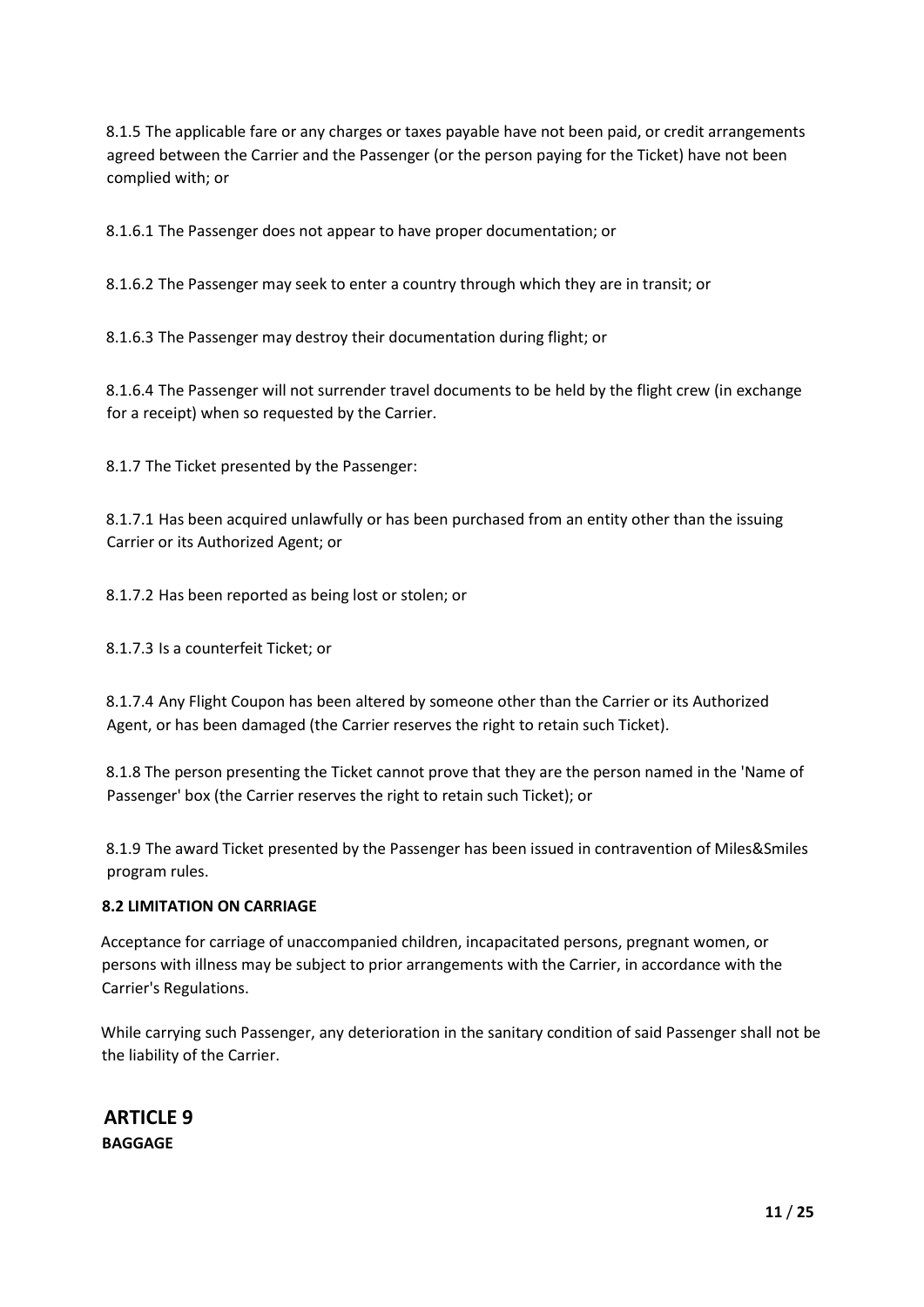### **9.1 ITEMS UNACCEPTABLE AS BAGGAGE**

9.1.1 The Passenger Baggage shall not include the following:

9.1.1.1 Items which do not constitute Baggage as defined in Article 1.1.;

9.1.1.2 Items which are likely to endanger the aircraft, or persons or property on board the aircraft, such as those specified in the International Civil Aviation Organization (ICAO) Technical Instruction for the Safe Transport of Dangerous Goods by Air, the International Air Transport Association (IATA) Dangerous Goods Regulations, and in the Carrier's Regulations (further information is available from the Carrier upon request);

9.1.1.3 Items which carriage of is prohibited by applicable laws, regulations, or orders of any state to be flown from, to, or over;

9.1.1.4 Items which, in the opinion of the Carrier, are unsuitable for carriage by reason of their weight, size, or nature, such as fragile or perishable items;

9.1.1.5 Live animals, except under conditions as stipulated in Article 9.10,

9.1.2 Firearms and ammunition other than for hunting and sporting purposes are prohibited from carriage as Baggage. Firearms and ammunition for hunting and sporting purposes may be accepted as Checked Baggage in accordance with the Carrier's Regulations. Firearms must be unloaded with the safety catch on, and suitably packed. Carriage of ammunition is subject to ICAO and IATA regulations as specified in 9.1.1.2.

9.1.3 The Passenger shall not include fragile or perishable items in Checked Baggage, such as electronic equipment, money, jewelry, precious metals, silverware, negotiable papers, securities, or other valuables, business documents, passports or other identification documents, or samples.

9.1.4 Weapons such as antique firearms, swords, knives, and similar items may be accepted as Checked Baggage, in accordance with the Carrier's Regulations, but will not be permitted in the cabin.

9.1.5 If any items referred to in Article 9.1 are carried, whether or not they are prohibited from carriage as Baggage, the carriage thereof shall be subject to charges, limitations of liability, and other provisions of these Conditions of Carriage applicable to the carriage of Baggage.

#### **9.2 RIGHT TO REFUSE CARRIAGE**

9.2.1 The Carrier may refuse to carry as Baggage of such items described in 9.1 which are prohibited from carriage as Baggage, and may refuse further carriage of any such items on discovery thereof.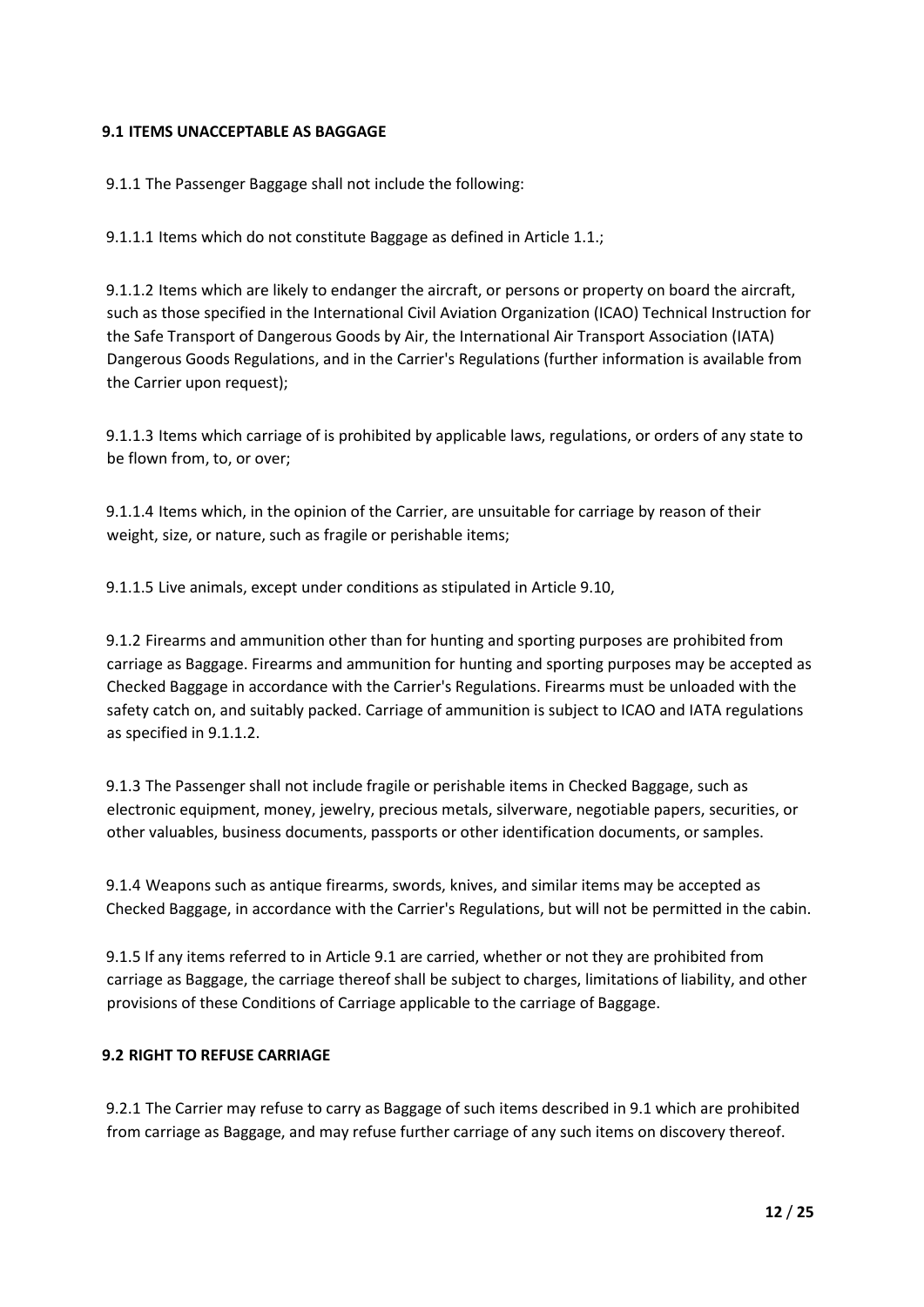9.2.2 The Carrier may refuse to carry any object as baggage due to its size, weight, quality or for operational reasons.

9.2.3 Where advance arrangements for its carriage have not been made with the Carrier, the Carrier may carry Baggage which is in excess of the applicable free allowance on later flights, without giving any notice to the Carrier and without any compensation. In case of delay, the passenger will not claim any compensation.

9.2.4 The Carrier may refuse to accept Baggage as Checked Baggage unless it is properly packed in suitcases or other suitable containers to ensure safe carriage with ordinary care in handling.

#### **9.3 RIGHT OF SEARCH**

For reasons of safety and security, the Carrier may request the Passenger to permit a search to be made of his or her person and his or her Baggage, and the Passenger's Baggage may be searched in their absence if the Passenger is not available, for the purpose of determining whether they are in possession of or whether their Baggage contains any items described in 9.1.1 or any arms or munitions which have not been presented to the Carrier in accordance with 9.1.2. If the Passenger is unwilling to comply with such request, the Carrier may refuse to carry the Passenger or Baggage.

#### **9.4 CHECKED BAGGAGE**

9.4.1 Upon delivery of Baggage to be checked to the Carrier, the Carrier shall take custody thereof and issue a Baggage Identification Tag for each piece of Checked Baggage.

9.4.2 If Baggage has no name, initials, or other personal identification, the Passenger shall affix such identification to the Baggage prior to acceptance.

9.4.3 Checked Baggage will be carried on the same aircraft as the Passenger unless the Carrier decides that this is impractical, in which case the Carrier will carry the Checked Baggage on the Carrier's next flight on which space is available.

#### **9.5 FREE BAGGAGE ALLOWANCE**

Passengers may carry Baggage free of charge as specified and subject to the conditions and limitations in the Carrier's Regulations. For codeshare flights, the operating Carrier's Baggage rules shall be consulted via their website, as these rules may differ from the rules in these Conditions of Carriage.

#### **9.6 EXCESS BAGGAGE**

The Passenger shall pay a charge for the carriage of Baggage in excess of the Free Baggage Allowance at the rate and in the manner stipulated in the Carrier's Regulations. The Carrier may refuse to carry extra Baggage which exceeds the Free Baggage Allowance due to capacity restriction**s** or operational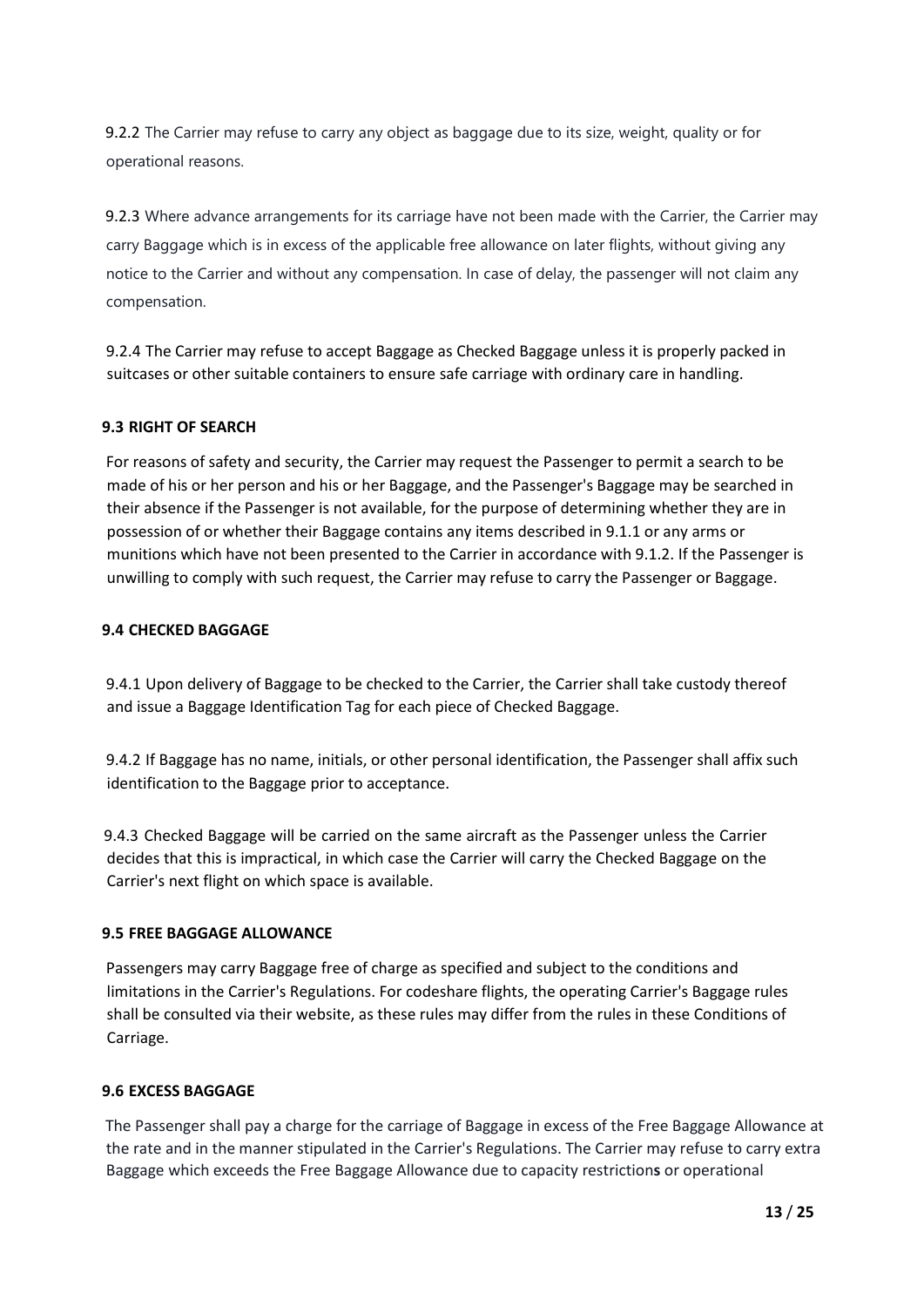requirements. Even if the passenger has paid excess baggage charges, the Carrier holds the right not to carry the excess baggage exceeding the Free Baggage Allowance for operational reasons. In this **case**, the Carrier will refund the fee paid to the passenger.

#### **9.7 EXCESS VALUE DECLARATION AND CHARGE**

9.7.1 If, in accordance with the Carrier's Regulations, the Carrier offers an excess valuation facility, a Passenger may Declare a Value for Checked Baggage in excess of the applicable liability limits. If the Passenger makes such a declaration, the Passenger shall pay any applicable charges.

9.7.2 The Carrier will refuse to accept an Excess Value Declaration on Checked Baggage when a portion of carriage is to be provided by another Carrier which does not offer the facility.

#### **9.8 UNCHECKED BAGGAGE (HAND BAGGAGE/CABIN BAGGAGE)**

9.8.1 Unchecked Baggage (hand Baggage/cabin Baggage) is Baggage carried into the cabin by the Passenger and for which the Passenger has full responsibility. This Baggage must fit under the seat in front of the Passenger or in an overhead storage compartment in the cabin. Items determined by the Carrier to be of excessive weight or size will not be permitted in the cabin.

9.8.2 Objects not suitable for transport in the cargo compartment (such as delicate musical instruments) will only be accepted for transportation in the cabin compartment if due notice has been given in advance and permission has been granted by the Carrier. The transport of such objects may be charged for separately.

#### **9.9 COLLECTION AND DELIVERY OF BAGGAGE**

9.9.1 The Passenger shall collect his or her Baggage as soon as it is available for collection at points of Destination or Stopover.

9.9.2 The holder of the Baggage Coupon and Baggage Identification Tag, which is delivered to the Passenger only at the time the Baggage is registered, is authorized to receive the Baggage. If the Baggage Coupon has been issued and the Baggage has been identified by other procedures, failure to submit the Baggage Identification Label will not restrict Baggage delivery.

9.9.3 If the person requesting baggage cannot show the Baggage Coupon and cannot identify the Baggage with the Baggage Identification Label, the Transporter delivers the Baggage to the Passenger if he can prove his right to the Baggage to the satisfaction of the Carrier; provided that such person, if so requested by the Carrier, shall provide the Carrier with sufficient assurance that he will compensate the Carrier for any damage, loss or expense incurred by the Carrier.

9.9.4 Acceptance of Baggage by the bearer of the Baggage Coupon without raising complaint at the time of delivery is evidence that the Baggage has been delivered in good condition and in accordance with the contract of carriage.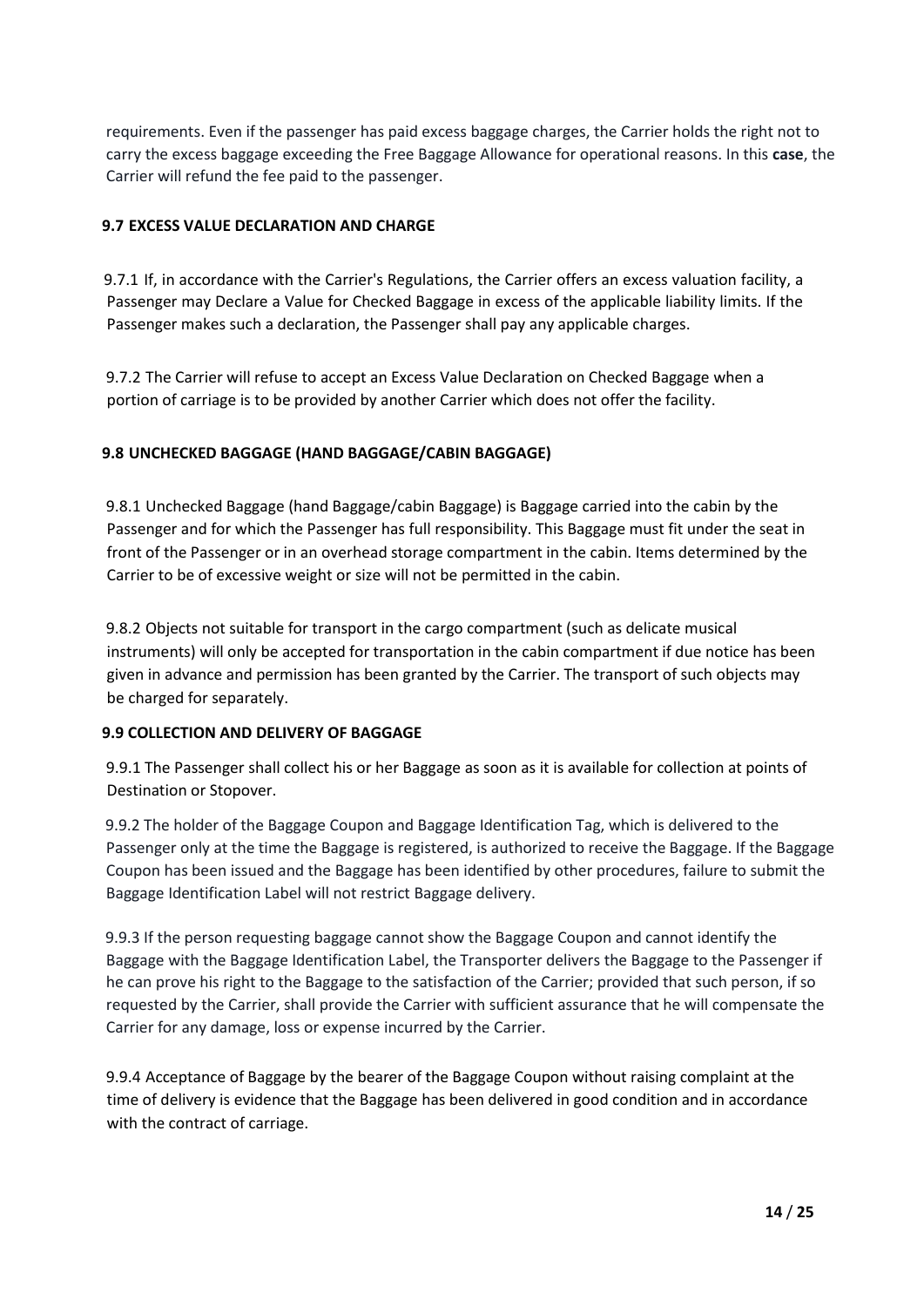#### **9.10 ANIMALS**

9.10.1 Animals such as dogs and cats, when properly crated and accompanied by valid health and vaccination certificates, entry permits, and other documents required by countries of entry or transit will, with the advance agreement of the Carrier, be accepted for carriage, subject to the Carrier's Regulations. In order for a Passenger to carry a live animal in the cabin or in the aircraft's hold, this reservation must have been made at least six hours before the flight is scheduled to take off. If no previous reservation has been made for the live animal, it may only be accepted on the flight pending the approval of the authorized officer at the departure point, and depending on the related flight's capacity.

9.10.2 If accepted as Baggage, the animal, together with its container and food carried, shall not be included in the Free Baggage Allowance of the Passenger, but constitute excess Baggage, for which the Passenger shall pay the applicable rate.

9.10.3 Guide dogs accompanying visually/hearing impaired Passengers, together with containers and food, will be carried free of charge in addition to the normal Free Baggage Allowance, subject to the Carrier's Regulations.

9.10.4 Acceptance for carriage of animals is subject to the condition that the Passenger assumes full responsibility for said animal. The Carrier shall not be liable for injury to or loss, delay, sickness, or death of such animal in the event that it is refused entry into or passage through any country, state, or territory.

# **ARTICLE 10 SCHEDULES, CANCELLATION OF FLIGHT**

#### **10.1 SCHEDULES**

The Carrier undertakes to make its best efforts to carry the Passenger and his or her Baggage with reasonable dispatch and to adhere to published schedules in effect on the date of travel.

#### **10.2 CANCELLATIONS, CHANGES, ETC. TO SCHEDULED FLIGHTS**

If, due to circumstances beyond its control, the Carrier changes aircraft type or flight route, under the authorization and approval of the Carrier, the Carrier shall either:

10.2.1 The operating Carrier, which causes for the flight irregularities, shall be liable for the services to be offered to the passengers.

10.2.2 The ticket transactions, which will be carried out due to any flight irregularities, shall be performed within the framework of involuntary transactions.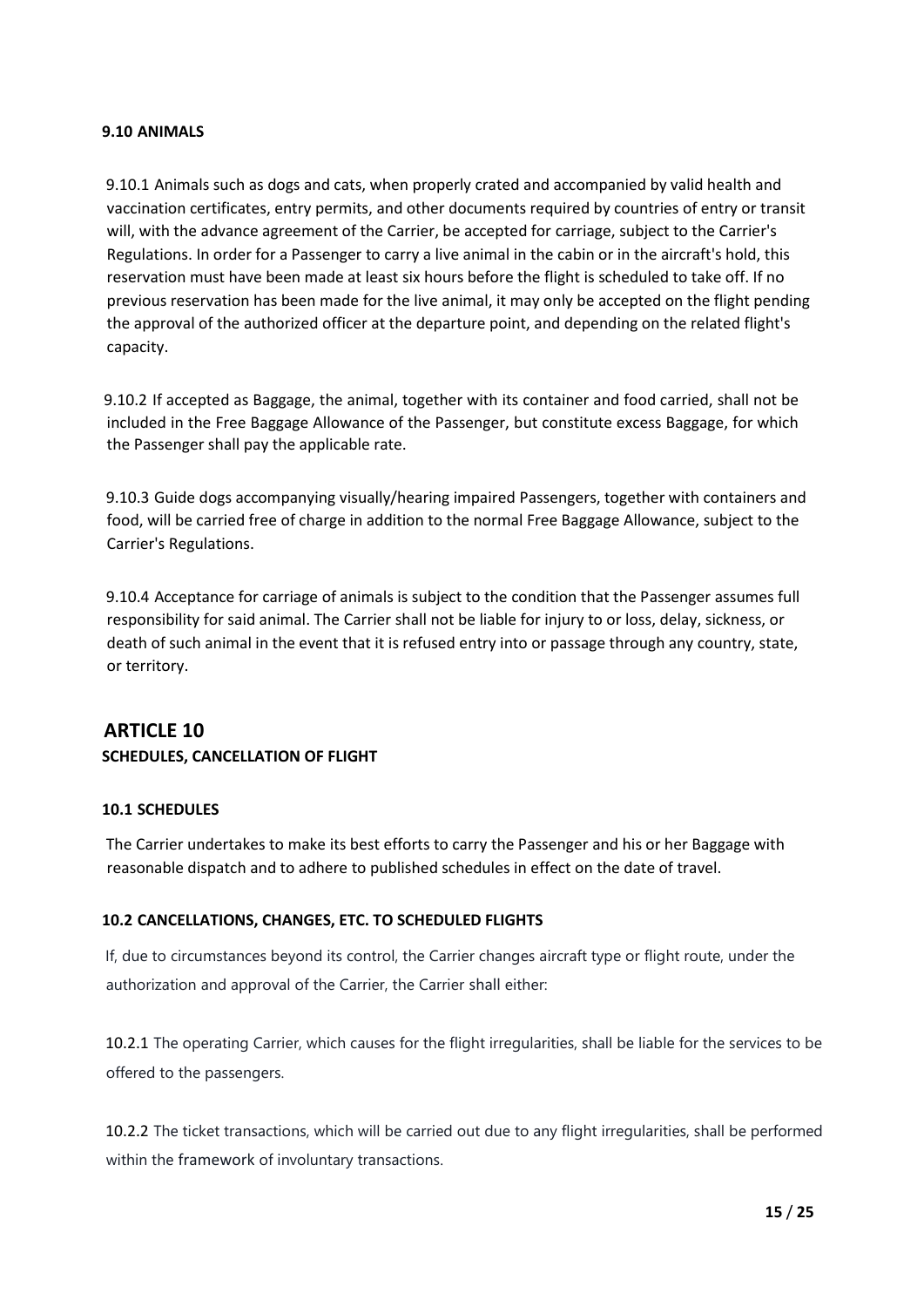10.2.3 In accordance with the Regulation on the Rights of the Passengers Travelling By Air(SHYPASSENGERS), in the event that the completion of the travel planned by the passenger no longer serves for any purpose, then the ticket shall be "fully" refunded basing on the determination and the approval of the official of the Company.

10.2.4 If the price of ticket purchase is paid via cash, electronic bank transfer, bank payment orders, bank cheques or with a signed agreement of the passenger, travel vouchers and/or other services (Miles, award ticket etc.) should be refunded within 7 days. In addition, a return flight should be provided free of charge, at the earliest date possible, in accordance with the starting point of passenger's journey.

10.2.5 The travel is provided free of charge at the passenger's departure point, or at the nearest station to the point of departure and the passenger's arrival point, or at the nearest station to the point of arrival.

10.2.6 If the duration between the time of flight cancellation and the departure time of the newly offered flight time exceeds 8 hours or more, accommodation is provided free of charge. Transportation services between place of accommodation and airport is also supplied. In the circumstance that the passenger is not able to enter a country due to border regulations, the passenger will wait in the transit lounge or depending on the situation, stay at the airport hotel.

# **ARTICLE 11 REFUNDS**

### **11.1 GENERAL**

Upon failure by the Carrier to provide carriage in accordance with the contract of carriage, or where a Passenger requests a voluntary change of his or her arrangements, refund for an unused Ticket or portion thereof shall be issued by the Carrier in accordance with this article and the Carrier's Regulations.

### **11.2 PERSON TO WHOM A REFUND WILL BE ISSUED**

11.2.1 Except for in the cases indicated by the provisions in this article below, the Carrier shall be entitled to issue a refund either to the person named on the Ticket, or to the person who has paid for the Ticket upon presentation of satisfactory evidence.

11.2.2 If a Ticket has been paid for by a person other than the Passenger named on the Ticket, and the Carrier has indicated on the Ticket that there is a restriction on refunds, the Carrier shall issue a refund only to the person paying for the Ticket or upon that person's order.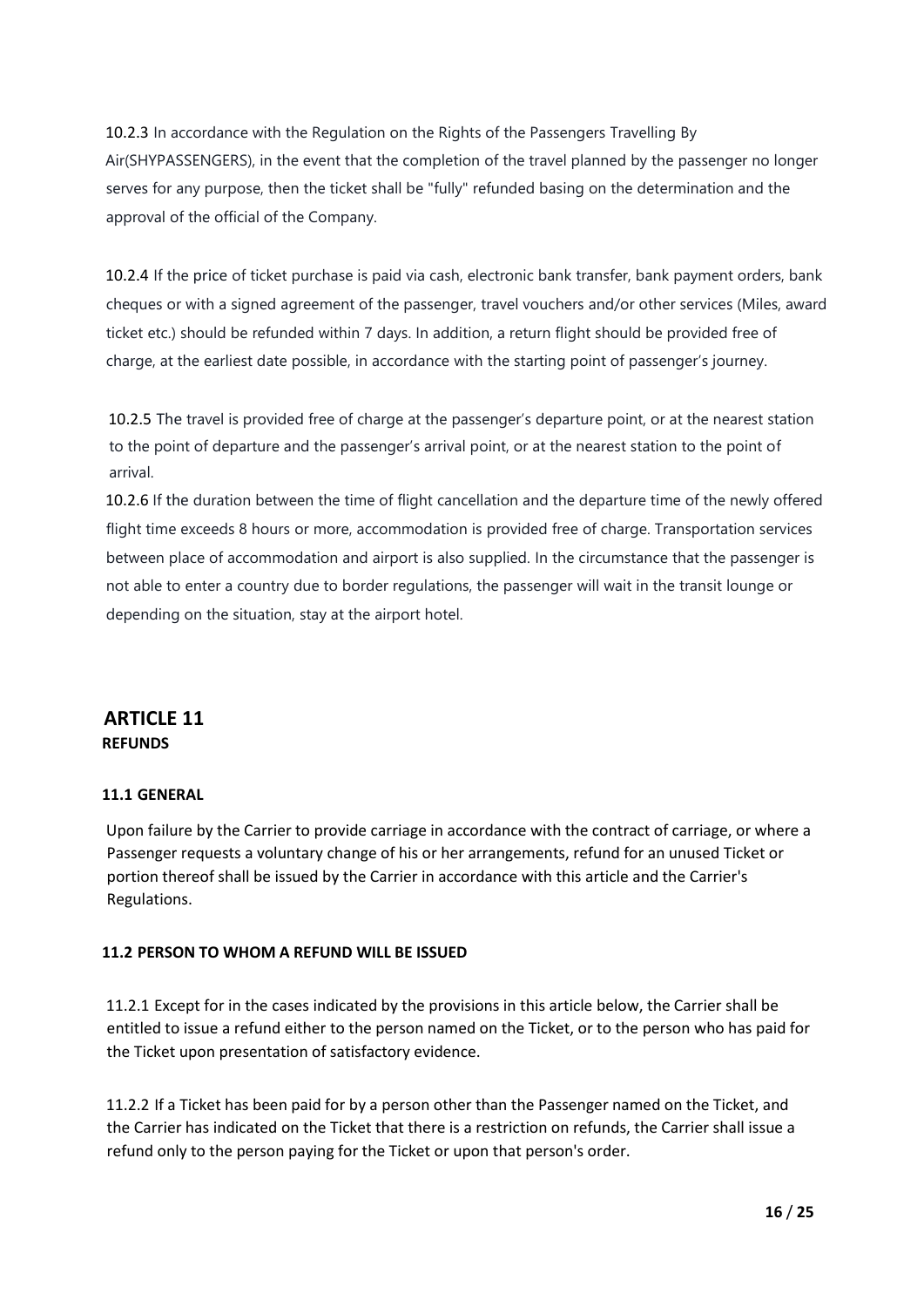11.2.3 Except in the case of lost Tickets, refunds will only be issued upon surrender to Carrier of the Passenger Coupon or Passenger Receipt, and the surrender of all unused Flight Coupons.

11.2.4 A refund issued to anyone presenting the Passenger Coupon or Passenger Receipt and all unused Flight Coupons and presenting themselves as a person to whom a refund may be issued in accordance with 11.2.1 or 11.2.2 shall be deemed a proper refund and shall discharge the Carrier from liability and any further claim or refund.

# **11.3 INVOLUNTARY REFUNDS**

If the Carrier cancels a flight, fails to operate a flight reasonably according to schedule, fails to stop at a point at which the Passenger is ticketed to Stopover or is their destination, is unable to provide previously confirmed space, or causes the Passenger to miss a connecting flight for which the Passenger holds a reservation, the amount to be refunded shall be:

11.3.1 If no portion of the Ticket has been used, an amount equal to the fare paid;

11.3.2 If a portion of the Ticket has been used, the refund will be the higher of either:

11.3.2.1 The one way fare (less applicable discounts and charges) from the point of interruption to the destination or point of next Stopover; or

11.3.2.2 The difference between the paid Ticket fare and the fare for the transportation used.

#### **11.4. VOLUNTARY REFUNDS**

If the Passenger requests a refund of their ticket for reasons other than those set out in the paragraphs of this article, the amount of the refund shall be:

11.4.1 If no portion of the Ticket has been used, an amount equal to the fare paid, less any applicable service charges or cancellation fees;

11.4.2 If a portion of the Ticket has been used, the refund will be at an amount equal to the difference between the fare paid and the applicable fare for travel between the points for which the ticket has been used, less any applicable service charges or cancellation fees.

11.4.3 In the event the Passenger fails to board the flight, the Passenger will benefit from the refund of the taxes, airport charges and any other fees which are payable due to the Passenger's actual boarding when his/her ticket is no more valid, according to the current regulation.

Any application for a refund of the taxes, airport charges and any other fees shall be made to the same sales channel where the original ticket was purchased. Refunding application for a refund is made free of charge. Passenger cannot issue an application by post mail.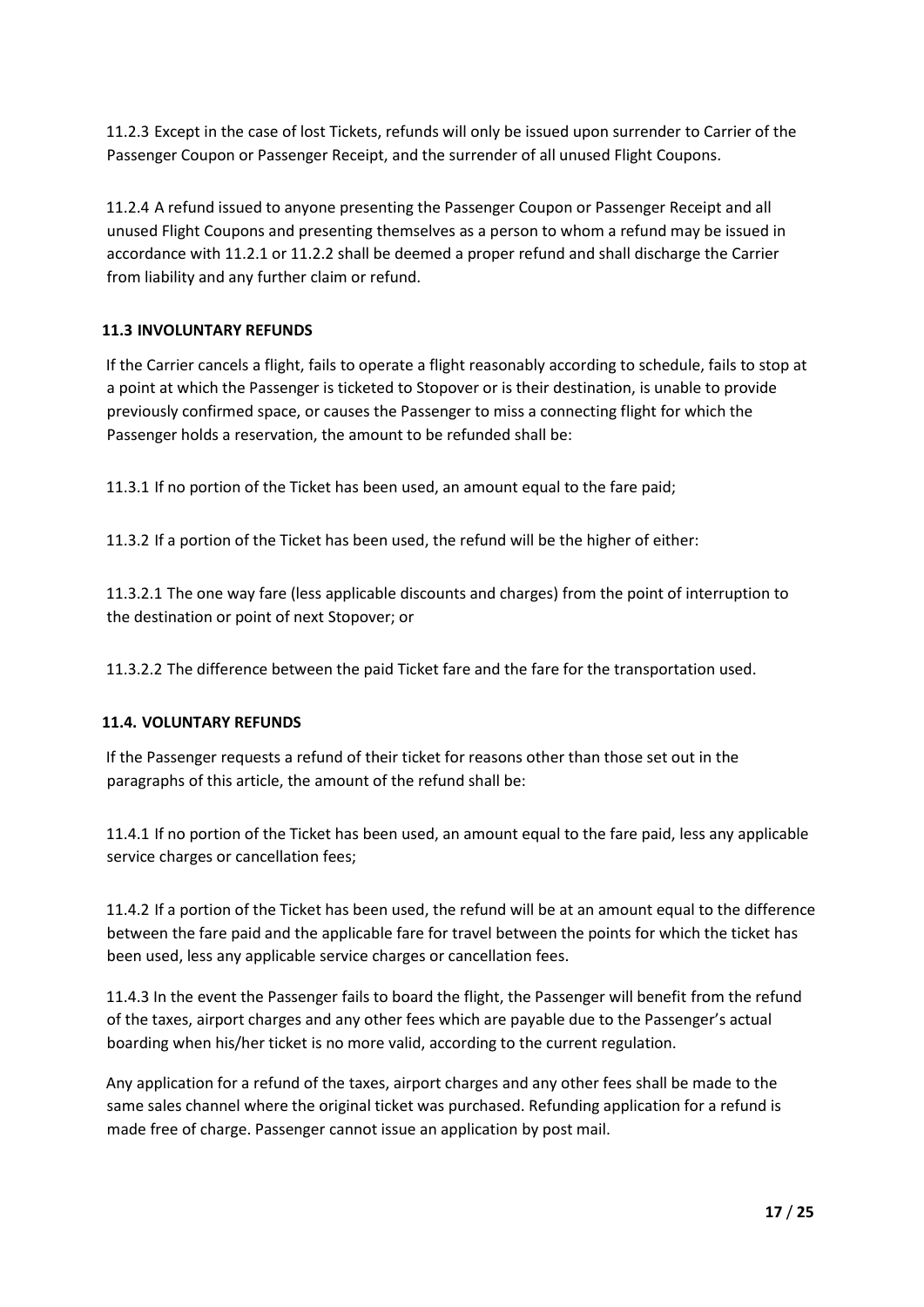The Passenger must provide the Carrier with the scanned copy of the ticket. Alternatively, the Passenger may request a refund by filling out the "No-Show Refund Form" i[n](https://www.turkishairlines.com/en-fr/flights/manage-booking) *[this](https://www.turkishairlines.com/en-fr/flights/manage-booking)* [pa](https://www.turkishairlines.com/en-fr/flights/manage-booking)ge by entering the required passenger information. Refund will be made to the credit card used for ticket purchase.

Subject to the accuracy and completeness of the information communicated by the Passenger, the refund will be made no later than thirty (30) days as from the date of receipt of the application for a refund by recrediting the credit or debit card of the Passenger. Refunding is subject to two years of expiration from the date original ticket was purchased.

### **11.5 REFUNDS FOR LOST TICKETS**

11.5.1 If a Ticket or a portion thereof is lost, a refund will be made on proof of loss satisfactory to the Carrier and upon payment of any applicable service charge, on condition that:

11.5.1.1 The lost Ticket, or portion thereof, has not been used, previously refunded, or replaced;

11.5.1.2 The person to whom the refund is made undertakes, in such form as may be prescribed by the Carrier, to repay to the Carrier the amount refunded in the event and to the extent that the lost ticket or portion thereof is used by any person or that refund thereof is made to any person in possession of the ticket.

#### **11.6 RIGHT TO REFUSE REFUND**

11.6.1 After the validity of the Ticket expires, the Carrier may refuse to issue a refund when application therefor is made later than the time stipulated in the Carrier's Regulations.

11.6.2 The Carrier may refuse to issue a refund for a Ticket which has been presented to the Carrier or to government officials of a country as evidence of intention to depart therefrom, unless the Passenger establishes to the Carrier's satisfaction that they have permission to remain in the country or that he or she will depart therefrom by another Carrier or another means of transport.

#### **11.7 CURRENCY**

All refunds will be subject to governmental laws, rules and regulations, or orders of the country in which the Ticket was originally purchased and of the country in which the refund is being issued.

Subject to the above provisions, refunds will normally be made in the currency in which the Ticket was paid for, but may be made in another currency in accordance with the Carrier's Regulations.

#### **11.8 THOSE AUTHORIZED TO ISSUE REFUNDS**

Voluntary refunds will be issued only by the Carrier which originally issued the ticket or by its Agent, if so authorized.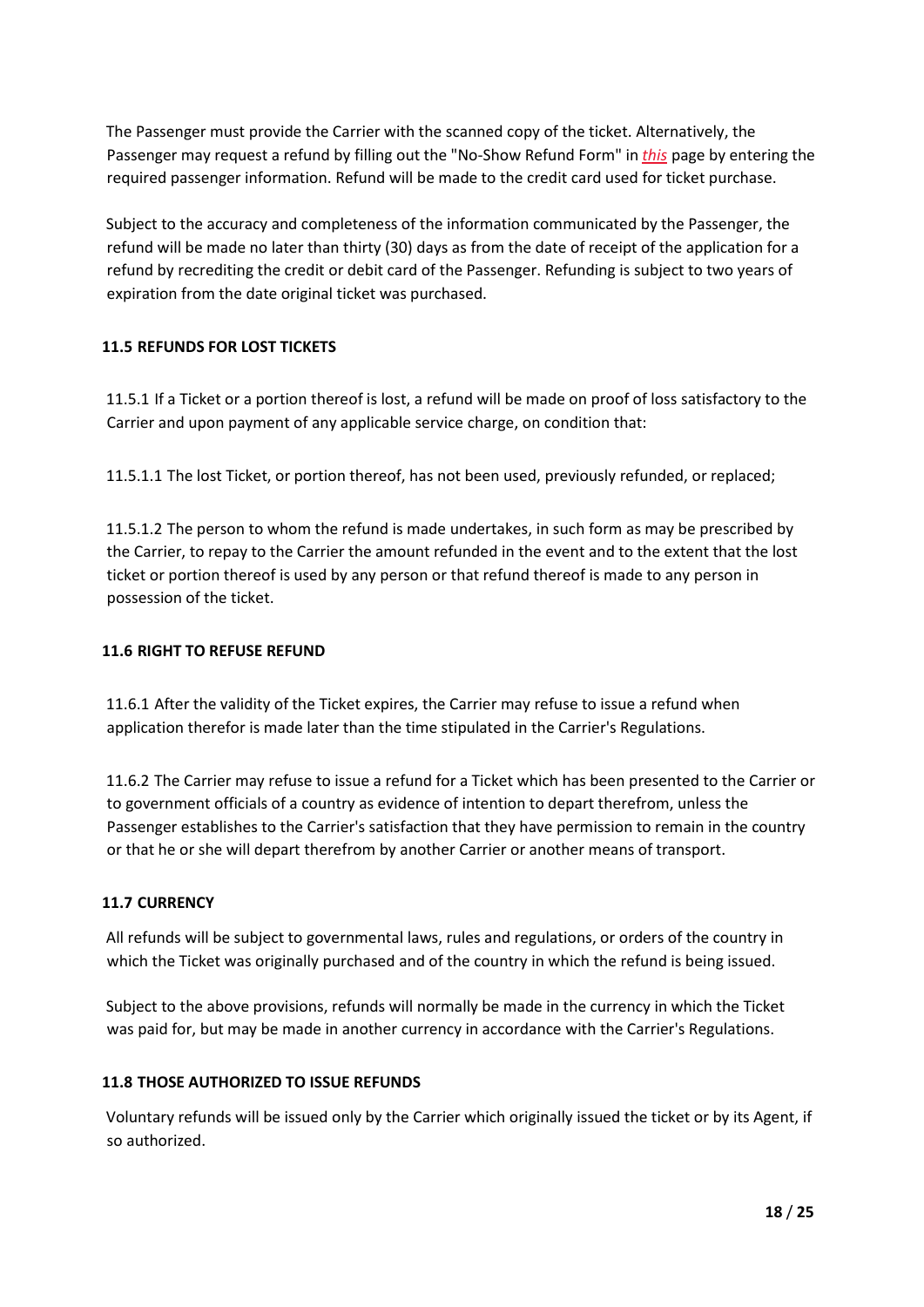# **11.9 MEDIATION**

In the event of any dispute arising out of or in connection with th e contract of carriage, the Passenger shall first refer to the customer service of the Carrier by sending a written claim. In the absence of a satisfactory response, the Passenger may submit free of charge the dispute arising out of or in connection with t he contract of carriage to the mediator AME (Association of European Consumers) in order to amicably resolve the dispute with the Carrier.

The Passenger can also contact the 24 -hour booking and customer services of the Carrier by phone at +33 1 579 79 849

The referral to the mediator AME must be made:

- by completing the form provided for this purpose on the AME CONSO website: [www.mediation](http://www.mediationconso-ame.com/) co[nsoame.c](http://www.mediationconso-ame.com/) [om](http://www.mediationconso-ame.com/) [or;](http://www.mediationconso-ame.com/)

- by mail addressed to the AME CONSO, 11 Place Dauphine - 75001 PARIS.

Furthermore, the Passenger is also entitled to use the European Commission's online dispute resolution platform via the following link: [https://webgate.ec.europa.eu/odr/main/index.cfm?event=main.home.show&lng=](https://webgate.ec.europa.eu/odr/main/index.cfm?event=main.home.show&lng=EN) [EN](https://webgate.ec.europa.eu/odr/main/index.cfm?event=main.home.show&lng=EN) 

# **ARTICLE 12 CONDUCT ABOARD AIRCRAFT**

12.1 If the Passenger conducts themselves aboard the aircraft in such a way as to endanger the aircraft or any person or property onboard, obstructs the crew in the performance of their duties, fails to comply with any instruction of the crew, or behaves in a m anner to which other Passengers may reasonably object, the Carrier may take such measures as it deems necessary to prevent continuation of such conduct, including restraint of the Passenger or removing them from the flight.

12.2 The Passenger must a dhere to the announcements made onboard with regards to the use of portable radios, radio -controlled toys, walkie -talkies, mobile phones, laptop computers, tablet computers, PDAs, and CD, DVD, and MP3 players. The Passenger shall not operate any other devi ces on board without the Carrier's permission, with the exception of hearing aids and heart pacemakers which may be used.

12.3 The Passenger must remain seated with their seatbelt fastened as long as the "fasten seatbelt" sign is lit. Passengers are obliged to comply with the instructions of cabin crew and officers in this regard.

# **ARTICLE 13**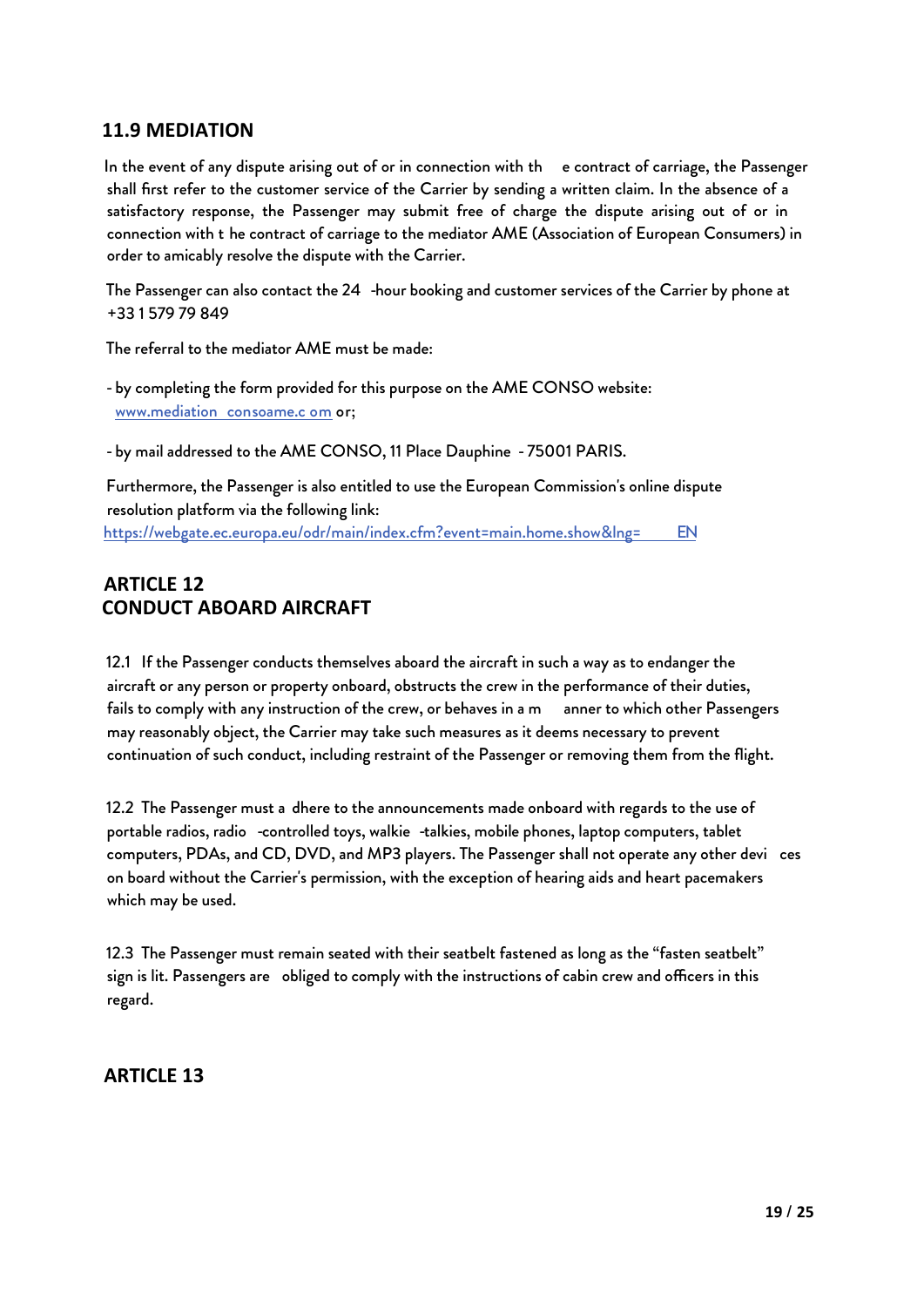#### **ARRANGEMENTS OFFERED BY THE CARRIER**

If in the course of concluding the contract of carriage by air the Carrier also agrees to make arrangements for the provision of additional services, the Carrier shall have no liability to the Passenger except for negligence on its part in making such arrangements.

# **ARTICLE 14 ADMINISTRATIVE FORMALITIES**

#### **14.1 GENERAL**

The Passenger shall be solely responsible for complying with all laws regulations, orders, demands, and travel requirements of countries to be flown from, into, or over, and with the Carrier's Regulations and instructions. The Carrier shall not be liable for any aid or information given by any Agent or employee of the Carrier to any Passenger in connection with obtaining necessary documents or visas or complying with such laws, regulations, orders, demands, and requirements, whether given in writing or otherwise; or for the consequences to any Passenger resulting from their failure to obtain such documents or visas, or to comply with such laws, regulations, orders, demands, requirements, rules, or instructions.

#### **14.2 TRAVEL DOCUMENTS**

The Passenger shall present all exit, entry, health, and other documents required by laws, regulations, orders, demands, or requirements of the countries concerned and permit the Carrier to take and retain copies thereof. The Carrier reserves the right to refuse carriage of any Passenger who has not complied with applicable laws, regulations, orders, demands, or requirements, or whose documents do not appear to be in order, or who does not permit the Carrier to take and retain copies thereof.

#### **14.3 REFUSAL OF ENTRY**

The Passenger agrees to pay the applicable fare whenever the Carrier, upon government order, is required to return a Passenger to his or her point of origin or elsewhere, owing to the Passenger's inadmissibility into a country, whether it is in transit or their destination. The Carrier may utilize any funds paid to the Carrier for unused carriage, or any funds of the Passenger in the possession of Carrier in the payment of such fare. The fare collected for carriage to the point of refusal of entry or deportation will not be refunded by the Carrier.

### **14.4 RESPONSIBILITY OF PASSENGER FOR FINES, DETENTION COSTS, ETC.**

If the Carrier is required to pay or deposit any fine or penalty, or is to incur any expense due to the Passenger's failure to comply with laws, regulations, orders, demands, and travel requirements of the countries concerned or to produce the required documents, the Passenger shall, upon demand, reimburse the Carrier for any amount so paid or deposited and any expenditure so incurred. The Carrier may utilize any funds paid to Carrier for unused carriage, or any funds of the Passenger in the possession of Carrier towards such expenditure.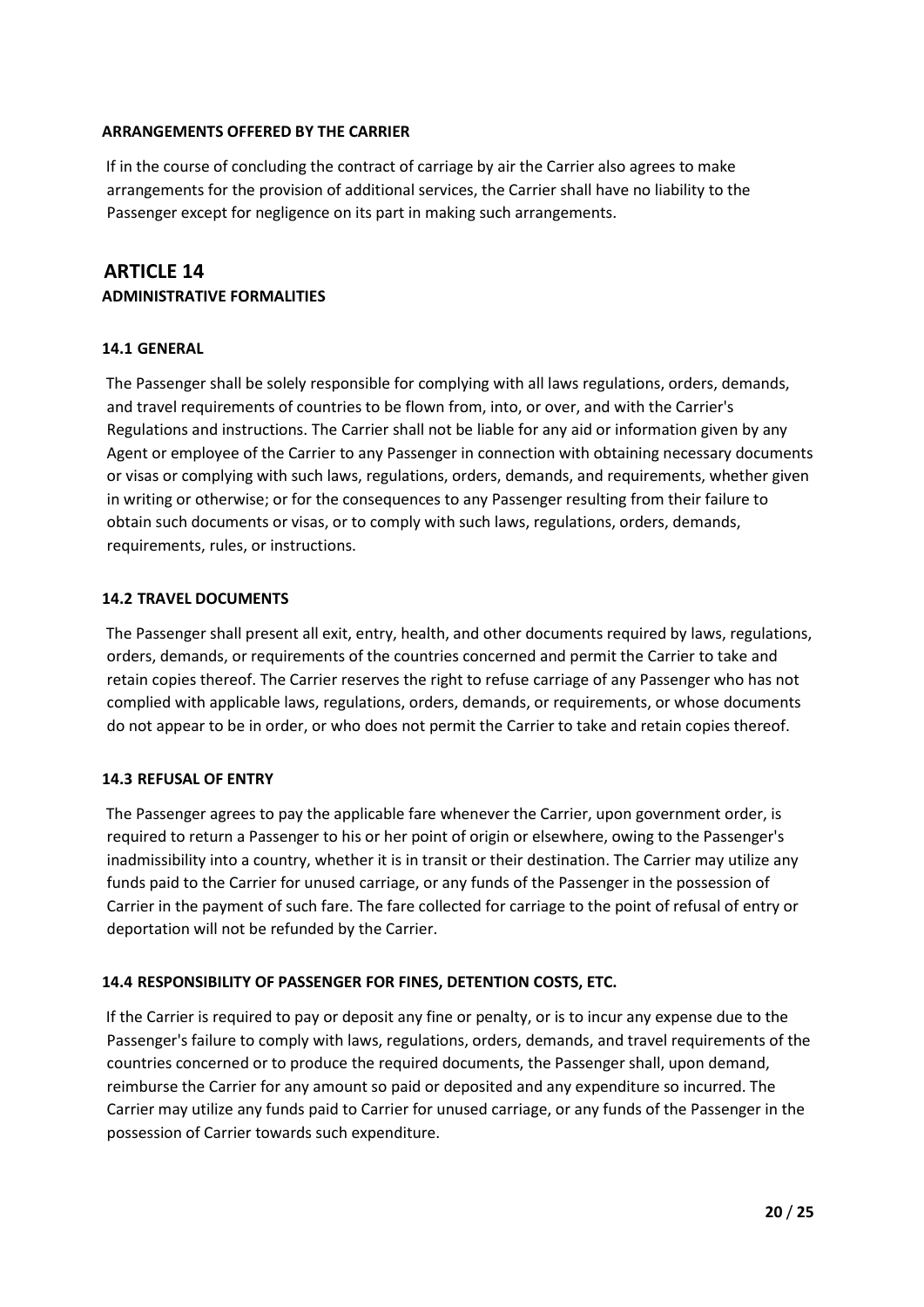#### **14.5 CUSTOMS INSPECTION**

If required, the Passenger shall attend inspection of his or her Baggage, Checked or Unchecked, by customs or other government officials. The Carrier is not liable to the Passenger for any loss or Damage suffered by the Passenger through failure to comply with this requirement.

#### **14.6 SECURITY INSPECTION**

The Passenger shall submit to any security checks conducted by government or airport officials or by the Carrier.

# **ARTICLE 15 SUCCESSIVE CARRIERS**

Carriage to be performed by several successive Carriers under one Ticket, or under a Ticket and any Conjunction Ticket issued in connection therewith, is regarded as a single instance of carriage.

# **ARTICLE 16 LIABILITY FOR DAMAGE**

16.1 Carriage hereunder is subject to the rules and limitations relating to liability established by the "Convention" unless said carriage is not international carriage to which the Convention applies.

16.2 In carriage which is not international carriage to which the Convention applies:

16.2.1 To the extent that Turkish legislation is applicable, the liability of the Carrier is subject to the provision of Turkish Civil Aviation Act no. 2920.

16.2.2 The Carrier shall be liable for Damage to a Passenger or their checked Baggage only if such Damage has been caused by negligence on the part of the Carrier. If there has been contributory negligence on the part of the Passenger, the Carrier's liability shall be subject to the applicable law relating to contributory negligence.

16.2.3 Except in the case of acts or omissions carried out with intent to cause Damage or recklessly and with knowledge that Damage would probably result:

16.2.3.1 The liability of the Carrier with respect to each Passenger for death or bodily injury shall be limited to the liability sum mentioned in the Convention which applies to the flight. However, if there is a different limit of liability under the regulation, that limit of liability shall be applied.

16.2.3.2 With respect to delays, the Carrier shall be under no liability except as stipulated in these Conditions of Carriage.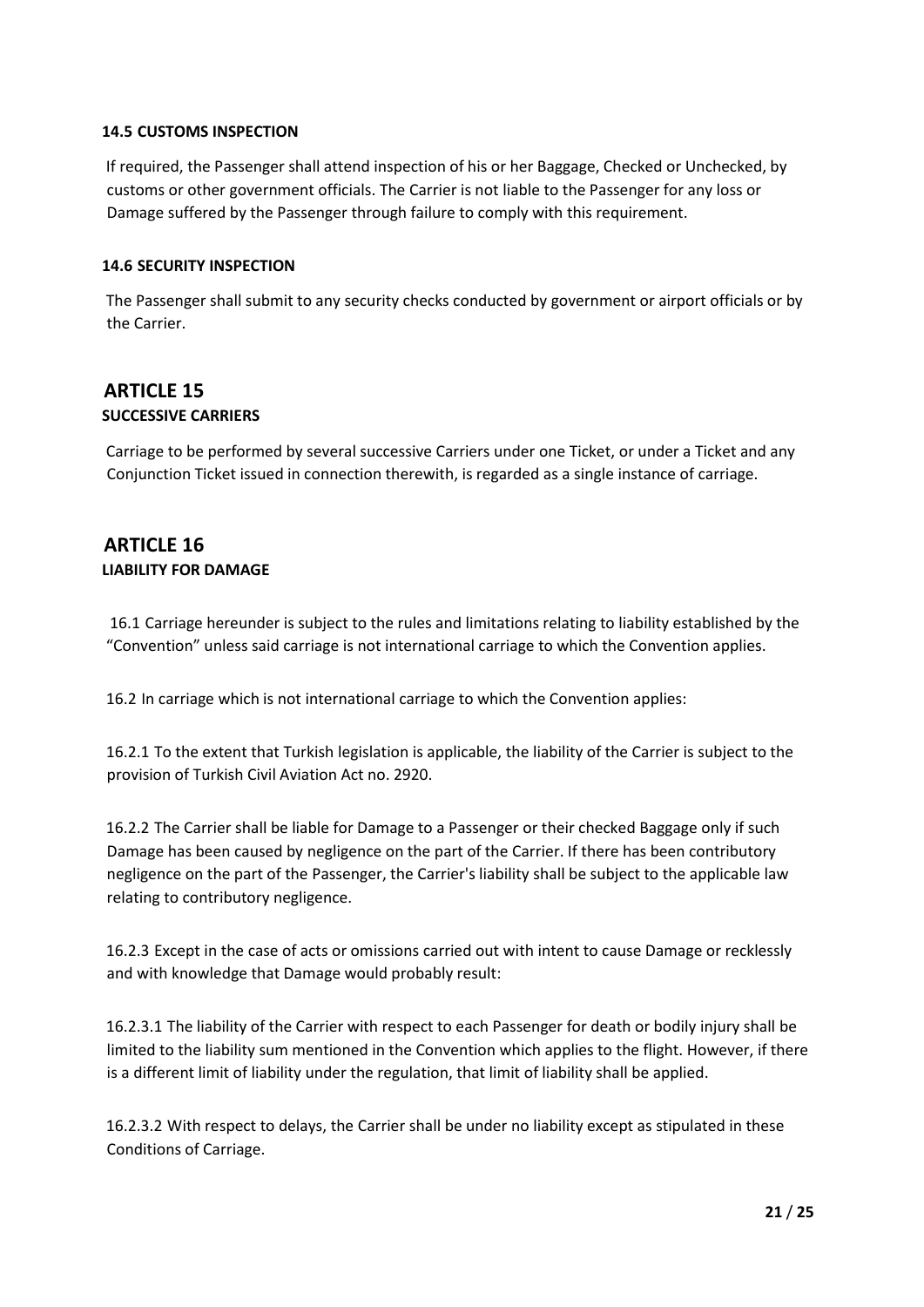16.3 As long as not in contravention of the above and whether or not the Convention applies:

16.3.1 The Carrier is liable only for Damage occurring on its own flights. A Carrier issuing a Ticket or checking Baggage on the flights of another Carrier does so only as agent for said other Carrier. Nevertheless, with respect to Checked Baggage, the Passenger shall also have the right to take action against the first or last Carrier;

16.3.2 The Carrier is not liable for Damage to Unchecked Baggage unless such Damage is caused by negligence on the part of the Carrier. If there has been contributory negligence on the part of the Passenger, the Carrier's liability shall be subject to the applicable law relating to contributory negligence;

16.3.3 The Carrier is not liable for any Damage arising from its compliance with any laws or government regulations, orders, or requirements, or from failure of the Passenger to comply with the same;

16.3.4 Except in the case of acts or omissions carried out with intent to cause Damage or recklessly and with knowledge that Damage would probably result, the liability of the Carrier in the case of Damage to Checked Baggage shall be limited to:

a) If the flight is subject to the rules of the Warsaw Convention as amended by The Hague Protocol: 250 Poincare Francs per kilogram of Checked Baggage and up to 5,000 Poincare Francs per Passenger for Unchecked Baggage (in most countries' legislation, 250 Poincare Francs equate to \$20 (USD) and

5,000 Poincare Francs equate to \$400 (USD), or the equivalent in the local currency);

b) If the flight is subject to the Montreal Convention: SDR 1,288 per Passenger for lost or damaged Checked Baggage.

If alternative limits of liability are present in the law, these alternative limits will apply. If the Baggage weight is not recorded on the Baggage Coupon, it is accepted that the total weight of Checked Baggage will not exceed the Free Baggage Allowance prescribed in the Carrier's Regulations for the related service class. If, in accordance with provision 9.7, an Excess Value Notification has been made for the Checked Baggage, the Carrier is liable to pay the amount to cover the value stated in the notification.

16.3.5 The Carrier's liability shall not exceed the amount of proven Damage. The Carrier shall furthermore not be liable for indirect or consequential Damages;

16.3.6 The Carrier is not liable for injury to a Passenger or for Damage to a Passenger's Baggage caused by property contained in said Passenger's Baggage. Any Passenger whose property causes injury to another person or Damage to another person's property or to the property of the Carrier shall indemnify the Carrier for all losses and expenses incurred by the Carrier as a result thereof;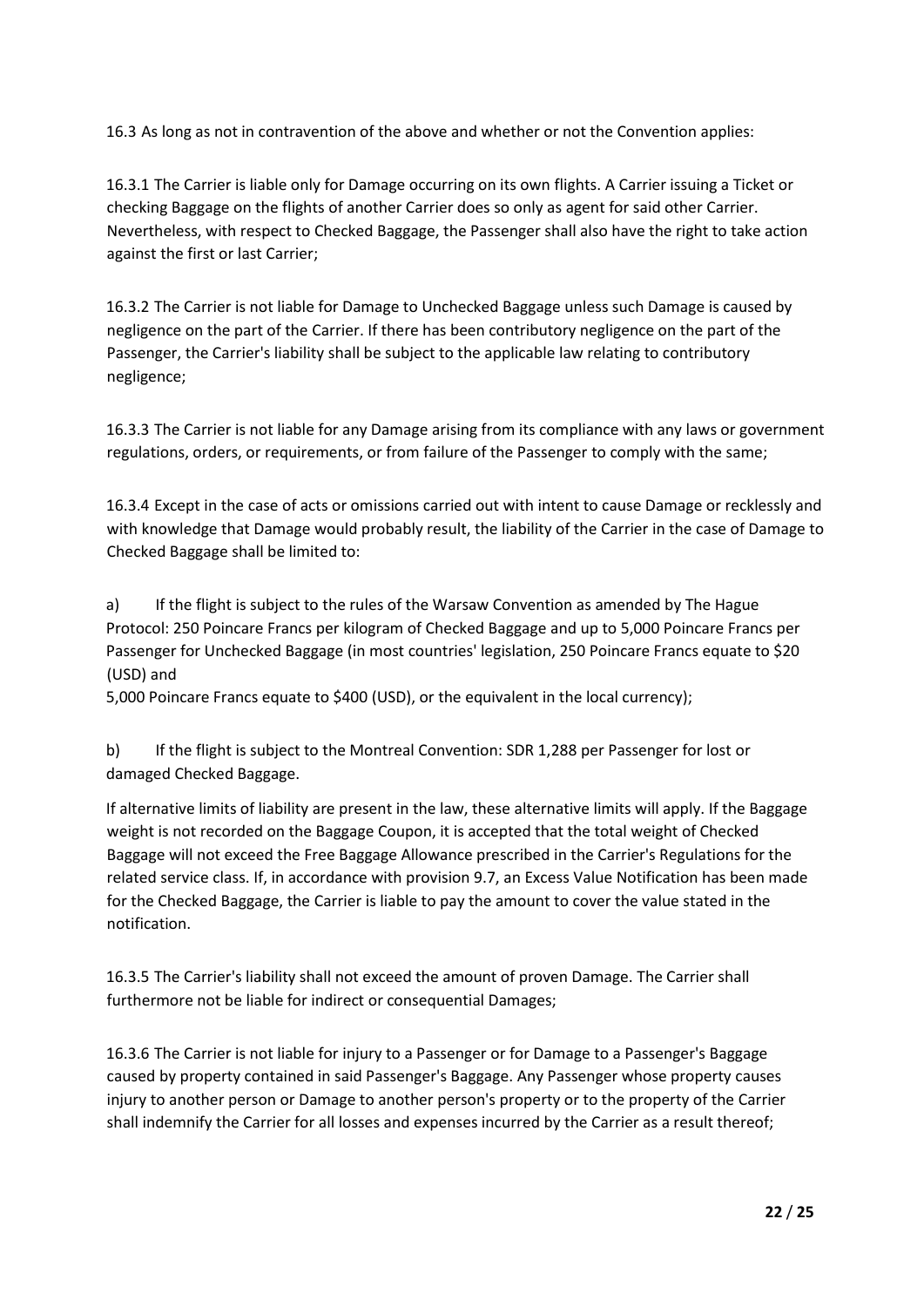16.3.7 The Carrier is not liable for Damage to fragile or perishable items, electronic equipment, money, jewelry, precious metals, silverware, negotiable papers, securities, or other valuables, business documents, passports and other identification documents, or samples, which are included in the Passenger's Checked Baggage. Once the Baggage is checked and accepted by the Carrier for a flight to and from any destinations in the United States, limitations in this article shall not apply. However, all of the flights will remain subject to the Carrier's limit of liability as stipulated in the applicable laws.

16.3.8 If a Passenger is carried whose age or mental or physical condition is such as to present any hazard or risk to himself or herself, the Carrier shall not be liable for any illness, injury, or disability, including death, attributable to such condition or for the aggravation of such condition.

16.3.9 Any exclusion or limitation of liability of the Carrier shall apply to and be for the benefit of agents, employees, and representatives of the Carrier and any person whose aircraft is used by the Carrier and such person's agents, employees, and representatives. The aggregate amount recoverable from the Carrier and from such agents, employees, representatives, and persons shall not exceed the amount of the Carrier's limit of liability.

16.4 Unless expressly stipulated otherwise, nothing herein contained shall waive any exclusion or limitation of liability of the Carrier under the Convention or applicable laws.

#### **16.5 SPECIAL AGREEMENT**

#### 16.5.1. GENERAL

The Carrier shall avail itself of the limitation of liability stipulated in the Convention for the Unification of Certain Rules Relating to International Transportation by Air signed in Warsaw on October 12, 1929, by the amendment protocol signed in The Hague, and in the Montreal Convention.

However, Turkish Airlines (which is a party to the IATA InterCarrier Agreement (IIA) and/or Measures to Implement IATA InterCarrier Agreement (MIA) in accordance with Article 22(1) of the Convention and/or applies EEC Council Regulation 2027/97), shall not invoke the limitation of liability under Article 20 (1) and shall not avail itself of defense under Article 20(1) of the Convention with respect to such portion of claim which does not exceed SDR 113,100 for carriage performed by itself and for all international carriage to which the Warsaw Convention applies.

Turkish Airlines shall accept the liability regime stated in this article only for the carriage performed on behalf of itself or by itself, and does not impose any liability on another Carrier which performed part of the carriage, nor incur any liability for the part of the carriage performed by another Carrier.

The liability regime of Turkish Airlines applicable to the Passenger under IIA and MIA and ECC Regulation 2027/97 is stated below. The above-mentioned instruments will form the basis for resolution of any and all conflicts between the rules stated below, their interpretation or their application.

#### 16.5.2 LIABILITY OF CARRIER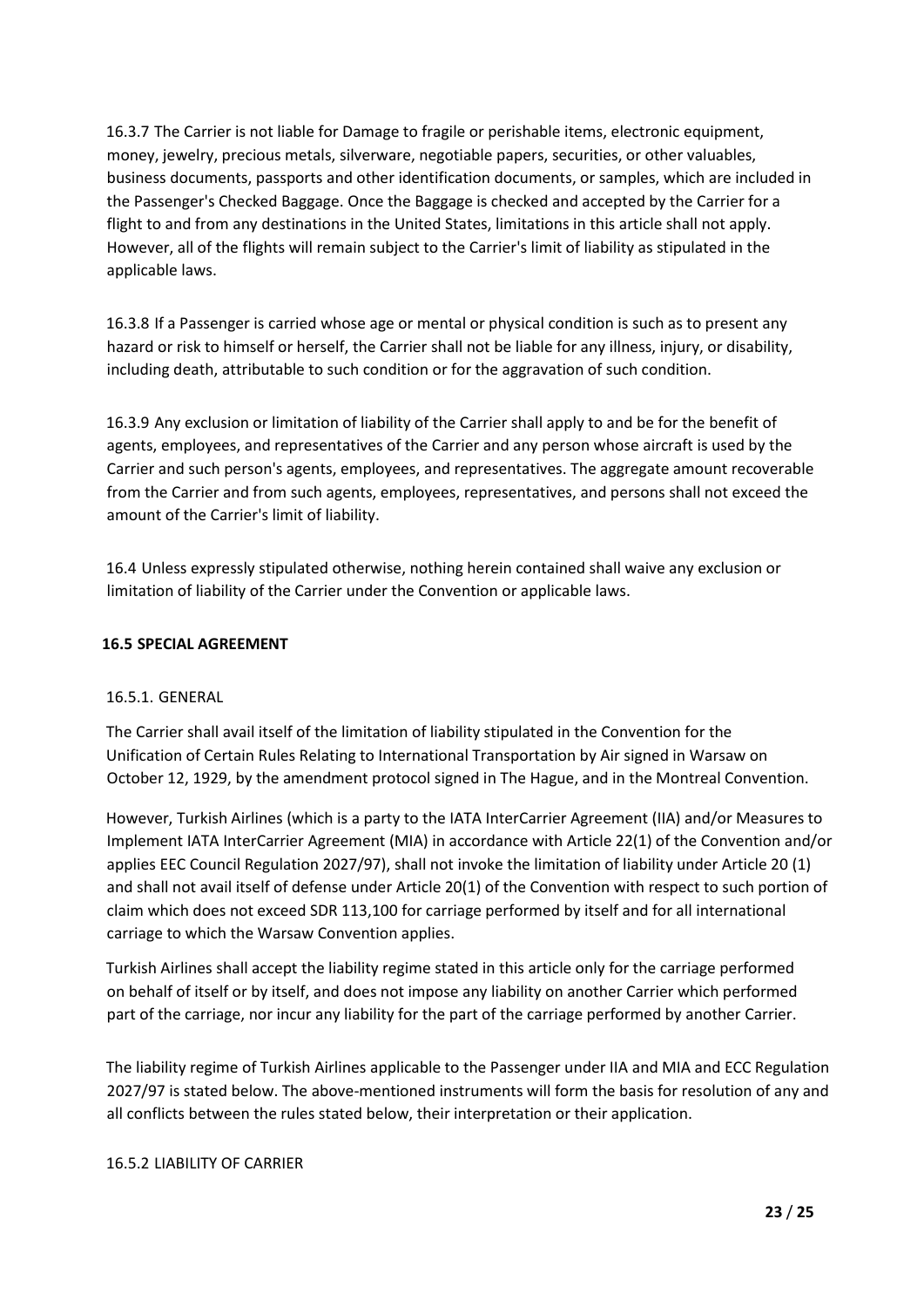A. In case the Passenger suffers death or bodily injury, the Carrier shall not avail itself of any defense that it has taken all necessary measures to avoid the Damage or that it was impossible for them to take such measures for Damages up to SDR 113,100.

B. Notwithstanding paragraph (A) above; if the Carrier proves that the Damage was caused by or contributed to by the negligence on the part of the deceased or injured person, the Carrier will be released from liability fully or partially in accordance with the applicable law.

C. Against such claims, the Carrier reserves all other defense rights stated in the Convention, other than those specified above in paragraphs (A) and (B) which waives the limit of liability of the Carrier and waives any liability defense up to SDR 113,100. The Carrier reserves its right of recourse against any third party, including the rights of indemnity or contribution.

D. Neither the waiver of limits nor the waiver of defense shall be applicable with respect to claims made by public social insurance or similar bodies, however asserted. If the flight is subject to the rules of the Warsaw Convention as amended by The Hague Protocol, such claims shall be subject to the limit in Article 22 (1) and to the defenses under Article 20 (1) of the Convention; if the flight is subject to the Montreal Convention, such claims shall be subject to the limit in Article 21 and to the defenses under Article 20 of the Convention. The Carrier will compensate the Passenger or his dependents for recoverable compensatory damages in excess of payments received from any public or social insurance or similar public bodies. (This provision is not applicable to social insurance or similar public bodies of the United States.)

E. Law of domicile of the Passenger is not applicable to claims made in accordance with this private agreement, and the right of fifth jurisdiction is not recognized.

# 16.5.3 ADVANCE PAYMENT

A. No later than fifteen days after the identity of the natural person entitled to compensation has been established, Turkish Airlines shall make advance payment to meet the immediate economic needs of said person, proportional to the hardship suffered.

B. Without prejudice to paragraph (A) an advance payment shall not be less than SDR 15,000 per Passenger in the event of the death of the Passenger.

C. An advance payment shall not constitute recognition of liability and shall be offset against any subsequent sums paid on the basis of Carrier liability.

D. If it is proved that the Damage was caused by or contributed to by negligence on the part of the injured or deceased Passenger; that the Damage was caused or contributed to by negligence on the part of the person who received the advanced payment; or that the person who received the advance payment was not the person entitled to compensation; the Carrier will be exonerated wholly or partly from its liability in accordance with applicable law. In such cases the advance payment shall be returned. Advance payment shall not be returned in any other case.